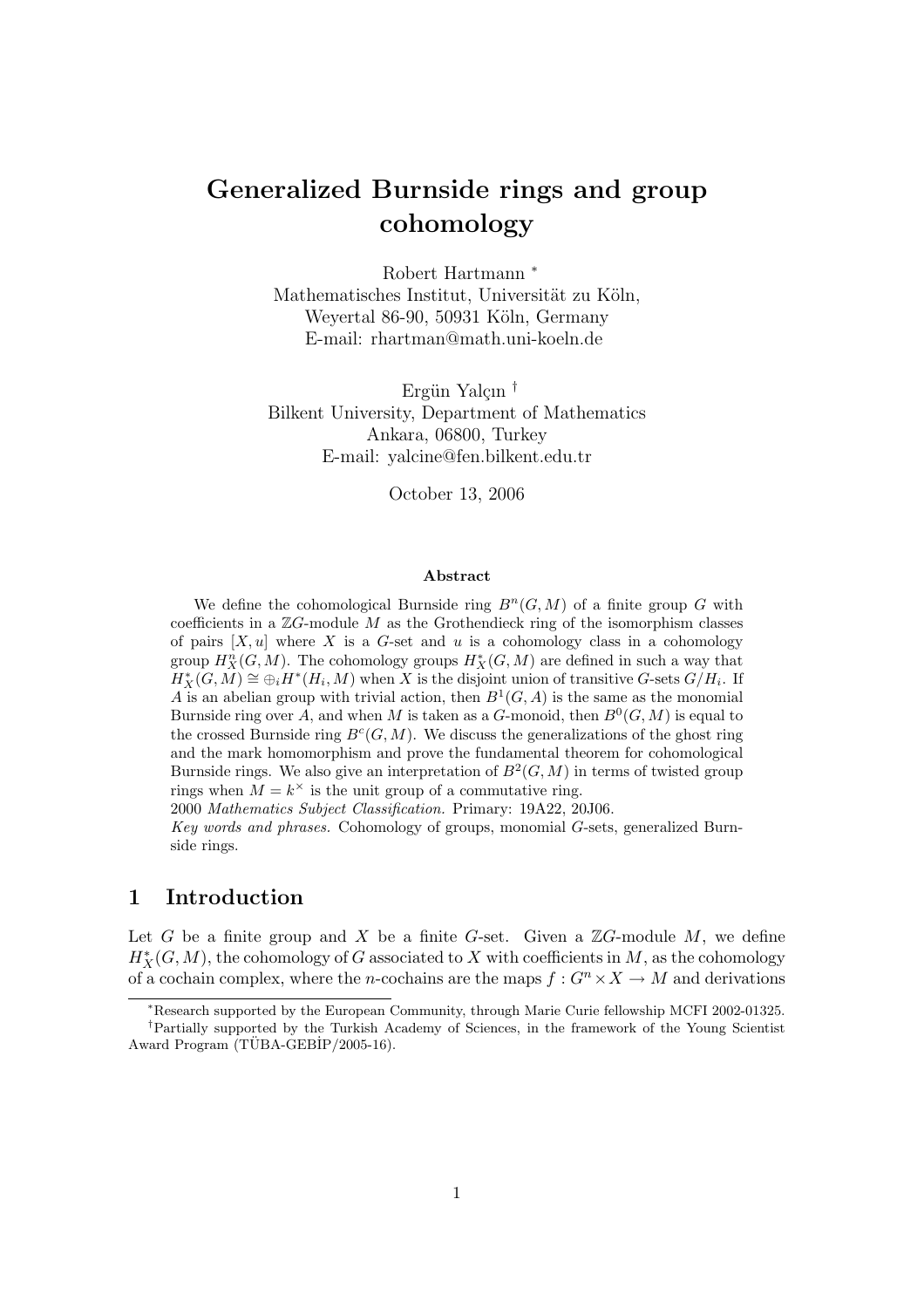are given by

$$
(\delta f)(g_0, \ldots, g_n; x) = g_0 \cdot f(g_1, \ldots, g_n; x)
$$
  
-  $f(g_0g_1, \ldots, g_n; x)$   
...  
+  $(-1)^n f(g_0, \ldots, g_{n-1}g_n; x)$   
+  $(-1)^{n+1} f(g_0, \ldots, g_{n-1}; g_n x).$ 

The cohomology group  $H_X^n(G, M)$  can be described in terms of the usual group cohomology of subgroups of  $G$ . In particular, when  $X$  is the disjoint union of transitive  $G$ -sets  $G/H_i$  for  $i=1,\ldots,k$ , then we have

$$
H_X^n(G, M) \cong \bigoplus_{i=1}^k H^n(H_i, M).
$$

Given a G-set map  $f: X \to Y$ , we define  $f^* : H_Y^n(G, M) \to H_X^n(G, M)$  and  $f_* :$  $H_X^n(G,M) \to H_Y^n(G,M)$  on the chain level in such a way that the assignment  $X \to Y$  $H_X^n(G,M)$  together with ( )<sup>\*</sup> and ( )<sub>\*</sub> defines a Mackey functor in the sense described in [11]. In Section 3, we show that this Mackey functor is naturally equivalent to the cohomology of groups Mackey functor  $H^n(?, M)$ .

The motivation for this definition comes from a classification problem for monomial G-sets, where the cocycles defined above appear in a natural way. This example also motivates the definition of cohomological Burnside rings. Recall that the Burnside ring  $B(G)$  of a finite group G is defined as the Grothendieck ring of the isomorphism classes of G-sets, with addition given by disjoint unions and multiplication by cartesian products. We generalize this definition as follows:

A positioned G-set is a pair of the form  $(X, u)$ , where X is a G-set and u is a class in  $H_X^n(G, M)$ . A map  $f : (X, u) \to (Y, v)$  is called a positioned G-set map if  $f : X \to Y$  is a G-set map such that  $f^*(v) = u$ . We say that two positioned G-sets  $(X, u)$  and  $(Y, v)$  are isomorphic if there is a positioned G-set map  $f : (X, u) \to (Y, v)$  such that  $f : X \to Y$  is an isomorphism as a G-set map. We denote the isomorphism class of a positioned G-set  $(X, u)$  simply by  $[X, u]$ . The set of isomorphism classes of positioned G-sets is a semi-ring with addition and multiplication defined by

$$
[X, u] + [Y, v] = [X \amalg Y, u \oplus v]
$$

$$
[X, u] \cdot [Y, v] = [X \times Y, u \otimes v].
$$

where  $u \oplus v \in H_{X \amalg Y}^n(G, M)$  and  $u \otimes v \in H_{X \times Y}^n(G, M)$  are defined in the following way: For  $u \in H_X^n(G, M)$  and  $v \in H_Y^n(G, M)$ ,

$$
u \oplus v = (i_X)_*(u) + (i_Y)_*(v)
$$

where  $i_X : X \to X \amalg Y$  and  $i_Y : Y \to X \amalg Y$  are the usual inclusion maps of X and Y, and

$$
u \otimes v = (\pi_X)^*(u) + (\pi_Y)^*(v)
$$

where  $\pi_X : X \times Y \to X$  and  $\pi_Y : X \times Y \to Y$  are the projection maps.

The cohomological Burnside ring  $B<sup>n</sup>(G, M)$  of degree n of the group G with coefficients in  $M$  is defined as the Grothendieck ring of this semi-ring. This is a generalization of earlier constructions of generalized Burnside rings such as the crossed Burnside ring and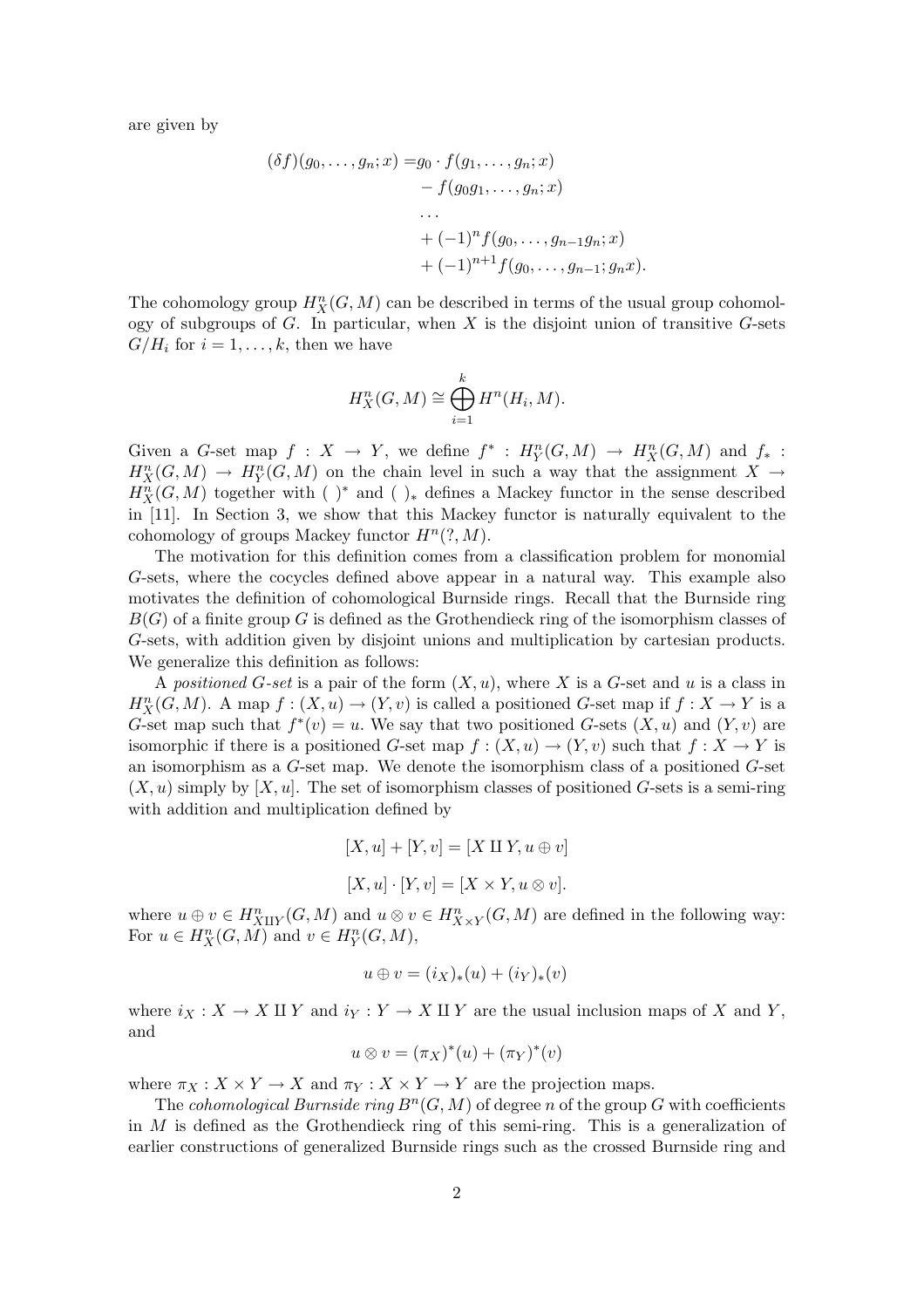the monomial Burnside ring. Indeed, if we take  $n = 0$  and if we extend our definition of zero dimensional cohomological Burnside ring in a suitable way to include the case where M is a G-monoid, then  $B<sup>0</sup>(G, M)$  becomes isomorphic to the crossed Burnside ring  $B<sup>c</sup>(G, M)$  described by Oda and Yoshida in [8], [9] (see also Bouc [4]). Also, in the case  $n = 1$ , if we take M as an abelian group A with trivial G-action, then the cohomological Burnside ring  $B^1(G, A)$  coincides with the monomial Burnside ring over A defined by Dress [6] (see also Boltje [3] and Barker [1]).

This is all proved in Section 5. We also give a  $\mathbb{Z}$ -basis for  $B^n(G, M)$  and prove that

$$
B^{n}(G, M) \cong \bigoplus_{[H]\in Cl(G)} (\mathbb{Z}H^{n}(H, M))_{W_G(H)},
$$

where  $Cl(G)$  denotes the set of conjugacy classes of subgroups of G and  $W_G(H)$  =  $N_G(H)/H$  is the Weyl group of H in G. Motivated by this description, we define the ghost ring of the cohomological Burnside ring as

$$
\beta^{n}(G, M) \cong \bigoplus_{[H] \in Cl(G)} (\mathbb{Z}H^{n}(H, M))^{W_G(H)}
$$

and describe the mark homomorphism explicitly.

Section 7 is devoted to the proof of the fundamental theorem for cohomological Burnside rings. Here we use a different approach than the earlier results for monomial Burnside rings and crossed Burnside rings. Instead of choosing a basis of the ghost ring as an abelian group, we use the direct sum decomposition coming from the conjugacy classes of subgroups and express the mark homomorphism as a matrix of homomorphisms instead of a matrix of scalars. In other words, we replace the classical table of marks for Burnside rings with a table of marks where each mark is a homomorphism. We calculate the cokernel of the mark homomorphism as the direct sum over conjugacy classes of subgroups where each summand is the 0-th Tate cohomology of the Weyl group  $W_G(H) = N_G(H)/H$  with coefficients in the  $\mathbb{Z}W_G(H)$ -module  $\mathbb{Z}H^n(H,M)$ . We state the fundamental theorem for cohomological Burnside rings in the following form.

**Theorem 1.1** (Fundamental Theorem). Let G be a finite group, let M be a  $\mathbb{Z}G$ -module, and let n be a non-negative integer. Then the following sequence of abelian groups is exact

$$
0 \to B^{n}(G, M) \xrightarrow{\varphi} \beta^{n}(G, M) \xrightarrow{\psi} \text{Obs}^{n}(G, M) \to 0
$$

with

$$
Obs^{n}(G, M) = \bigoplus_{[H] \in Cl(G)} \widehat{H}^{0}(W_G(H), \mathbb{Z}H^{n}(H, M)),
$$

where  $\varphi$  is the mark homomorphism, and the [K]-th component of  $\psi$  is defined by

$$
\psi_{[K]}(f) = \sum_{K \le L} \mu(K, L) \text{res}_K^L f(L)
$$

modulo the image of the trace map  $Tr_1^{W_G(K)}$ .

It is easy to calculate the Tate group  $\widehat{H}^0(W_G(H), \mathbb{Z}H^n(H, M))$  for each  $[H] \in Cl(G)$ using an appropriate basis for  $\mathbb{Z}H^n(H,M)$ . We obtain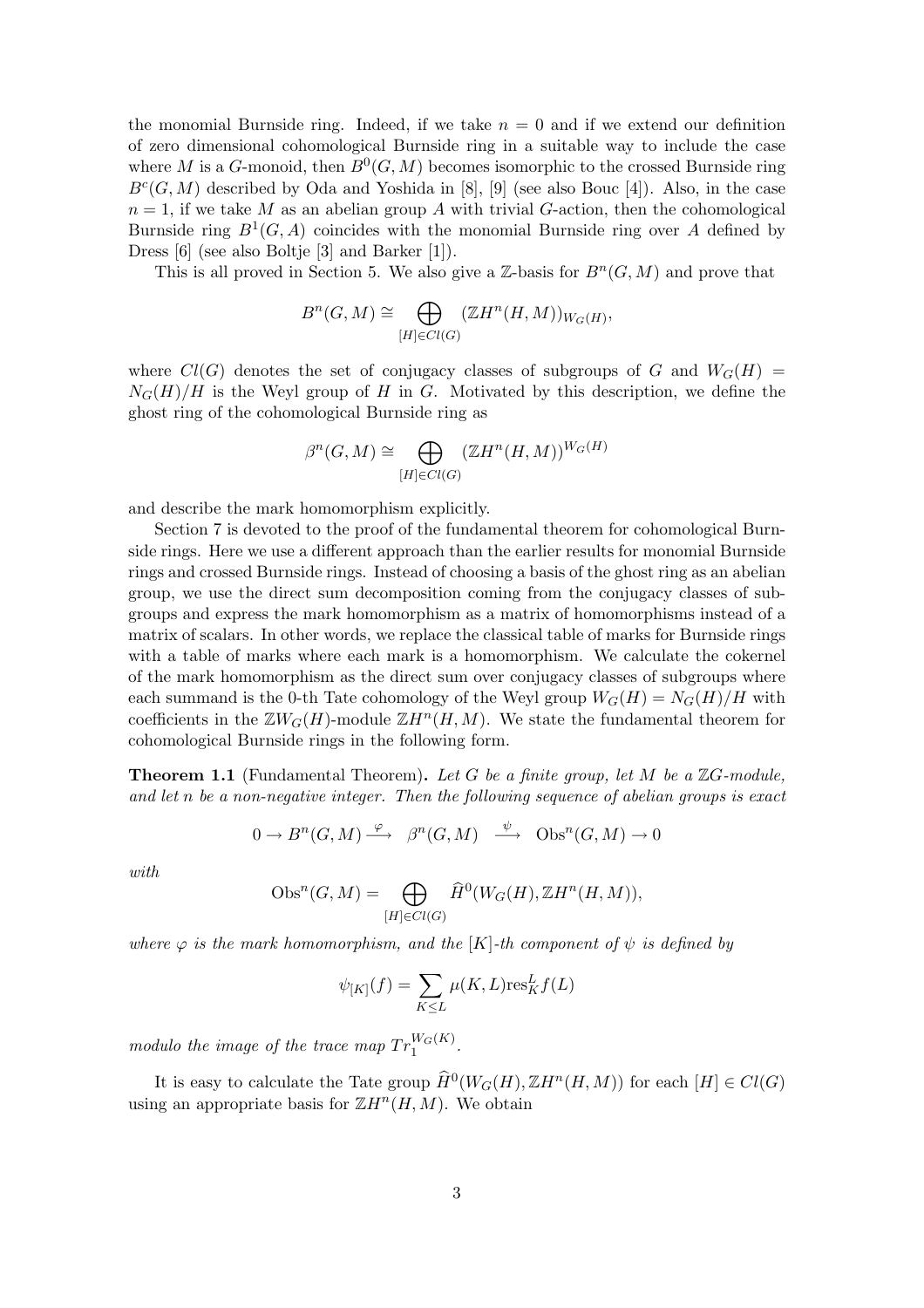Proposition 1.2. We have

$$
\mathrm{Obs}^n(G, M)) \cong \bigoplus_{[G/H, u]} \mathbb{Z}/|N_G(H, u): H|\mathbb{Z}
$$

where the sum is taken over the isomorphism classes of positioned G-sets with transitive G-sets.

Thus, our obstruction groups for  $n = 0$  and  $n = 1$  are the same as the ones given earlier for crossed Burnside rings and monomial Burnside rings respectively. This is all done in Section 7.

Finally, in Section 8 we give an interpretation of  $B^2(G, M)$  in terms of twisted group rings when  $M = k^{\times}$  is the unit group of a commutative ring.

## 2 The definition of  $H^*_X(G,M)$

Let G be a finite group, and let X be a finite G-set. For a given  $\mathbb{Z}G$ -module M, we define the cochain complex  $(C_X^*(G, M), \delta)$  as follows: The *n*-cochains are the functions

$$
f: G^n \times X \to M
$$

and the coboundary  $\delta: C_{X}^{n}(G, M) \to C_{X}^{n+1}(G, M)$  is defined by

$$
(\delta f)(g_0, \ldots, g_n; x) = g_0 \cdot f(g_1, \ldots, g_n; x)
$$
  
-  $f(g_0g_1, \ldots, g_n; x)$   

$$
\ldots
$$
  
+  $(-1)^n f(g_0, \ldots, g_{n-1}g_n; x)$   
+  $(-1)^{n+1} f(g_0, \ldots, g_{n-1}; g_n x).$ 

It is easy to check that  $\delta^2 = 0$ , so we define

$$
H^*_X(G,M):=H^*(C^*_X(G,M),\delta),
$$

and call it the *cohomology of G associated to X with coefficients in M*. Note that the cohomology of G associated to the trivial G-set  $G/G$  is just the usual cohomology of the group  $G$ .

Given a 0-cochain  $f: X \to M$ , we see that  $(\delta f)(g; x) = gf(x) - f(gx)$ . So, f is a 0-cocycle if and only if f is a G-map. Thus,  $H_X^0(G,M) = \text{Map}_G(X,M)$ . Note that a 1-cochain  $f: G \times X \to M$  is a cocycle (or a derivation) if and only if

$$
f(g_0g_1; x) = g_0f(g_1; x) + f(g_0; g_1x)
$$
\n<sup>(1)</sup>

for every  $g_0, g_1 \in G$  and  $x \in X$ . We say that  $f: G \times X \to M$  is a trivial derivation (or a inner derivation) if  $f = \delta t$  for some function  $t : X \to M$ .

The motivation for this definition comes from the classification problem for monomial G-sets. A monomial G-set with coefficients in A is an A-free  $A \times G$ -set  $\Gamma$  with  $\Gamma/A$ isomorphic to a given G-set X. As a set,  $\Gamma$  is isomorphic to  $A \times X$ , where the action can be described as

$$
(a,g)(a',x) = (a+a'+\alpha(g,x),gx)
$$
 (2)

with  $\alpha$ :  $G \times X \to M$  being a derivation in the above sense. In fact, Equation 1 holds for  $\alpha$  if and only if Equation 2 defines an action. We study this problem in detail in Section 4.

In the rest of the section we will prove the following: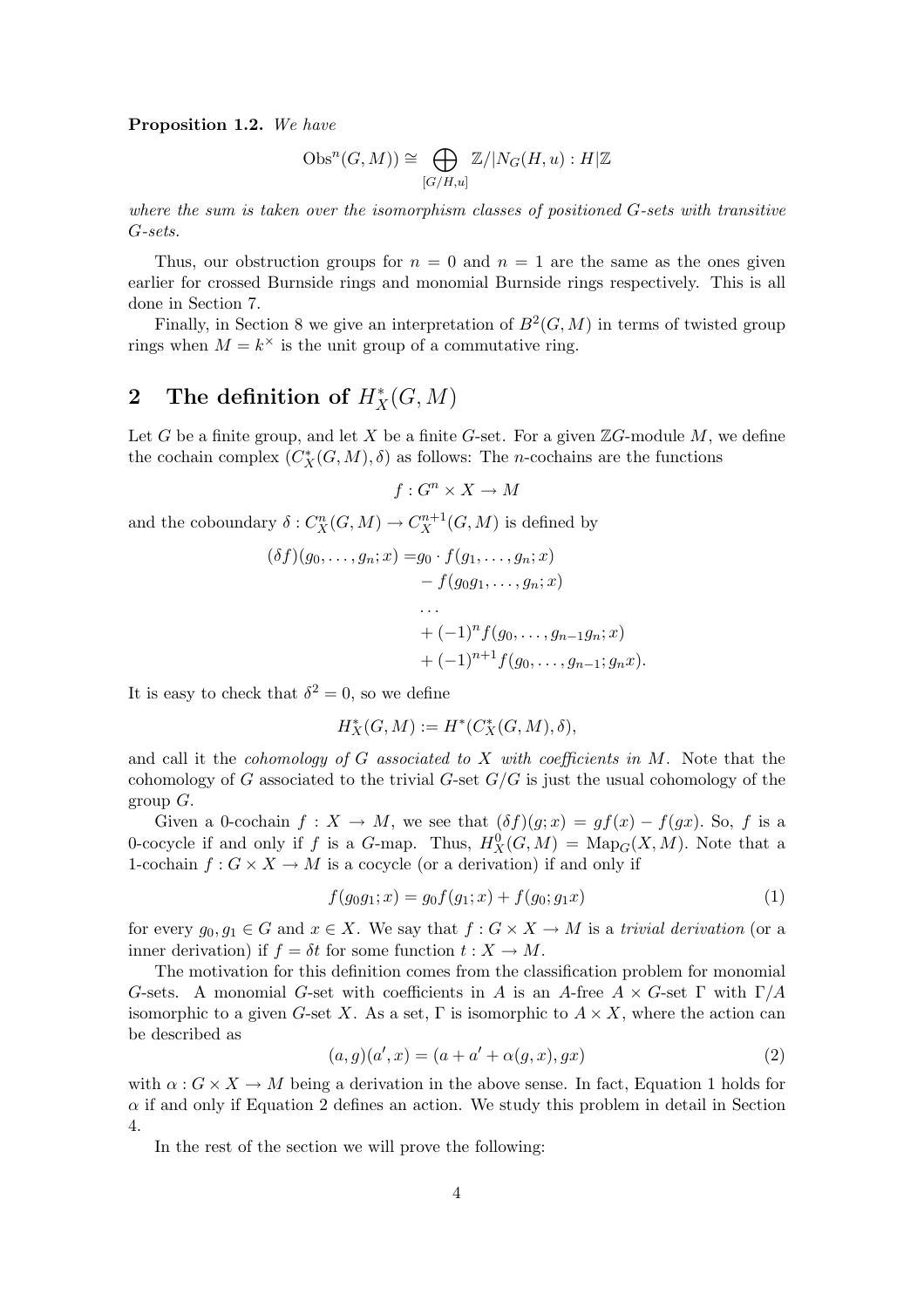**Theorem 2.1.** Suppose that G is a finite group, X is a G-set, and M is a  $\mathbb{Z}G$ -module. Then, we have

$$
H^*_{X}(G,M) \cong H^*(G, \operatorname{Map}(X,M)),
$$

where Map(X, M) is the abelian group of functions  $f : X \to M$  considered as a (left)  $\mathbb{Z}G$ -module with the action given by  $(gf)(x) = gf(g^{-1}x)$ .

We will prove Theorem 2.1 using the Hochschild cohomology of  $\mathbb{Z}G$ . Given a  $(\mathbb{Z}G, \mathbb{Z}G)$ bimodule B, the Hochschild cohomology  $HH^*(\mathbb{Z}G, B)$  is defined as the cohomology of the cochain complex

$$
C^n(\mathbb{Z} G,B)=\mathrm{Hom}_{\mathbb{Z}}((\mathbb{Z} G)^{\otimes n},B)
$$

with coboundary

$$
(\delta f)(a_0, \ldots, a_n) = a_0 \cdot f(a_1, \ldots, a_n)
$$
  
-  $f(a_0a_1, \ldots, a_n)$   
...  
+  $(-1)^n f(a_0, \ldots, a_{n-1}a_n)$   
+  $(-1)^{n+1} f(a_0, \ldots, a_{n-1}) \cdot a_n$ .

**Proposition 2.2.** Suppose that G is a finite group, X is a G-set, and M is a  $\mathbb{Z}G$ -module. Then, we have

$$
H^*_{X}(G, M) \cong HH^*(\mathbb{Z}G, \operatorname{Map}(X, M))
$$

where  $\text{Map}(X, M)$  is the abelian group of functions  $f : X \to M$  considered as a  $(\mathbb{Z}G, \mathbb{Z}G)$ bimodule with the  $\mathbb{Z}G$ -action given by

$$
(g_1 \cdot f \cdot g_2)(x) = g_1 f(g_2 x).
$$

Proof. Consider the map

$$
\Phi^n : C_X^n(G, M) \to C^n(\mathbb{Z}G, \operatorname{Map}(X, M))
$$

defined for all  $n \geq 0$  by the formula  $\Phi^n : f \to \overline{f}$  where

$$
f(g_0, \ldots, g_{n-1})(x) = f(g_0, \ldots, g_{n-1}; x).
$$

Note that

$$
[\overline{f}(g_0,\ldots,g_{n-1})\cdot g_n](x) = \overline{f}(g_0,\ldots,g_{n-1})(g_n x)
$$
  
=  $f(g_0,\ldots,g_{n-1};g_n x)$ 

So, we have  $\overline{\delta f} = \delta \overline{f}$ , i.e.,  $\Phi$  is a cochain map. Note that the obvious inverse is also a cochain map, hence Φ induces an isomorphism on cohomology.  $\Box$ 

We recall the following fact about Hochschild cohomology:

**Lemma 2.3.** Let B be a  $(\mathbb{Z}G, \mathbb{Z}G)$ -bimodule. Then the Hochschild cohomology  $HH^*(\mathbb{Z}G, B)$ is isomorphic to the usual group cohomology  $H^*(G, L(B))$  where  $L(B) = B$  is the (left)  $\mathbb{Z}G$ -module with the action given by  $g \cdot b = gbg^{-1}$ .

Proof. See Theorem 5.5 on page 292 in Mac Lane [7].

Theorem 2.1 follows now from Proposition 2.2 and Lemma 2.3.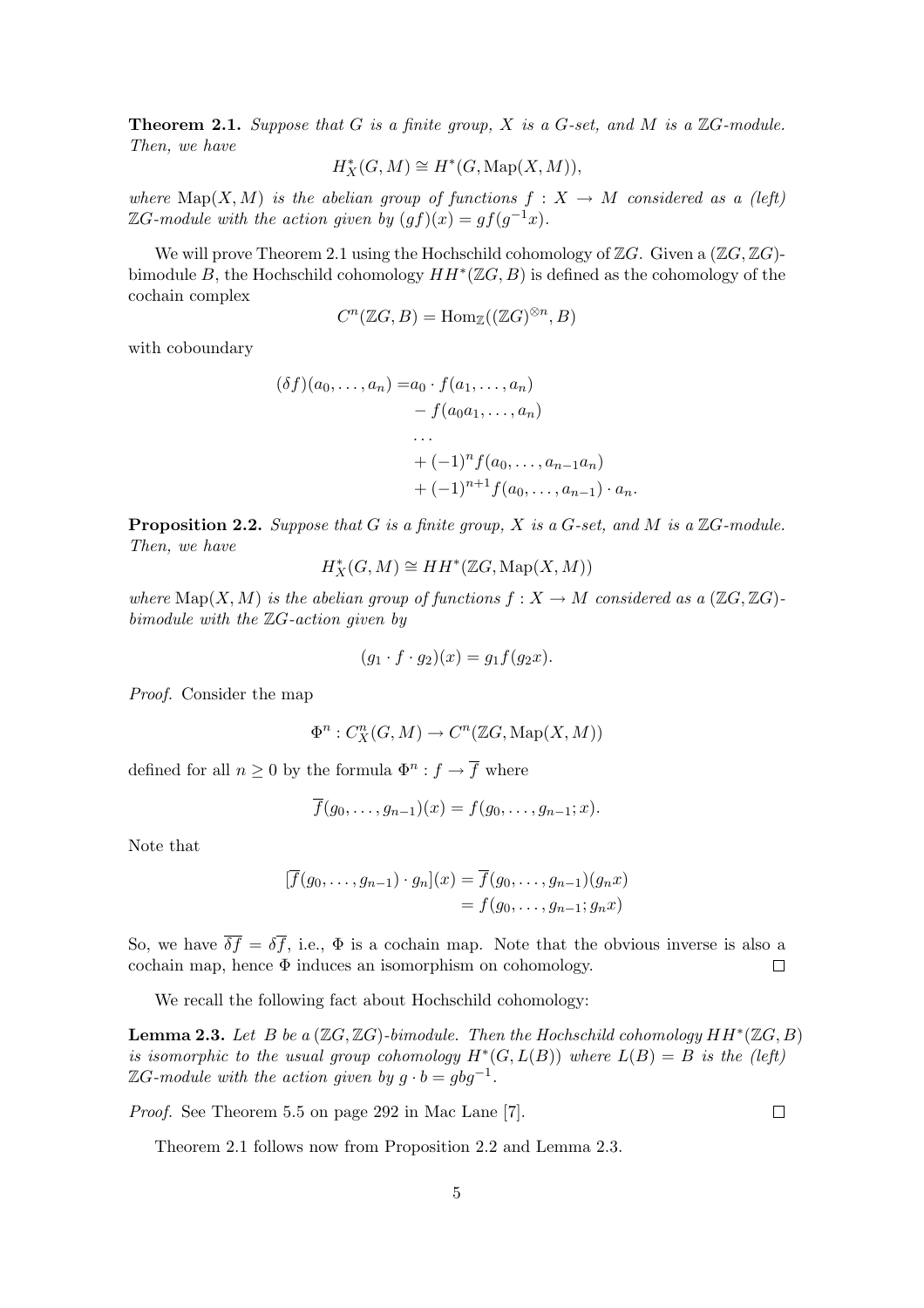**Remark 2.4.** Note that the isomorphism in Lemma 2.3 is induced by the chain isomorphism  $\Psi^n : C^n(\mathbb{Z}G, B) \to C^n(G, L(\overset{\circ}{B}))$  defined by  $f \to \widetilde{f}$  where

$$
\tilde{f}(g_1,\ldots,g_n) = f(g_1,\ldots,g_n)g_n^{-1}\cdots g_1^{-1}.
$$

So, the isomorphism given in Theorem 2.1 is induced by the chain map

$$
\Psi\Phi:C_X^n(G,M)\to C^n(G,\operatorname{Map}(X,M))
$$

defined by  $f \rightarrow \overline{f}$  where

$$
(\overline{f})(g_1,\ldots,g_n)(x) = f(g_1,\ldots,g_n; g_n^{-1} \cdots g_1^{-1}x).
$$

One can also prove Theorem 2.1 using this chain map.

Note that as a  $\mathbb{Z}G$ -module

$$
\mathrm{Map}(X, M) \cong \mathrm{Hom}_{\mathbb{Z}}(\mathbb{Z}X, M)
$$

where  $\mathbb{Z}X$  denotes the permutation module with basis given by X. When X is equal to  $G/H = \{gH \mid g \in G\}$ , then we have

$$
\mathrm{Map}(G/H, M) \cong \mathrm{Hom}_{\mathbb{Z}}(\mathbb{Z}[G/H], M)
$$

as  $\mathbb{Z}G$ -modules.

**Lemma 2.5.** Let G be a finite group,  $H \leq G$  a subgroup, and M a  $\mathbb{Z}G$ -module. Then there is an isomorphism of  $\mathbb{Z}G$ -modules

$$
\sigma: \mathrm{Hom}_{\mathbb{Z}}(\mathbb{Z}[G/H],M) \to \mathrm{Hom}_{\mathbb{Z}H}(\mathbb{Z}G,M)
$$

defined by  $\sigma : f \to \overline{f}$  where  $\overline{f}(g) = gf(g^{-1}H)$ .

*Proof.* It is easy to check that  $f \rightarrow \overline{f}$  is a ZG-module homomorphism and its inverse can be defined by  $f \to \tilde{f}$  where  $\tilde{f}(gH) = gf(g^{-1})$ . Note that the (left) G-action on  $\text{Hom}_{\mathbb{Z}H}(\mathbb{Z}G,M)$  is given by  $[g \cdot f](g') = f(g'g)$ .  $\Box$ 

We conclude this section with the following corollary.

**Corollary 2.6.** Suppose that G is a finite group,  $H \leq G$  a subgroup, and M a  $\mathbb{Z}G$ -module. Then, we have

$$
H^*_{G/H}(G,M)\cong H^*(H,M).
$$

Proof. By Theorem 2.1 and Lemma 2.5, we have

$$
H^n_{G/H}(G,M) \cong H^n(G, \operatorname{Map}(G/H, M)) \cong H^n(G, \operatorname{Hom}_{\mathbb{Z}H}(\mathbb{Z}G, M)).
$$

Using the Eckmann-Shapiro isomorphism

$$
H^n(G, \text{Hom}_{\mathbb{Z}H}(\mathbb{Z}G, M)) \cong H^n(H, M)
$$

we conclude that  $H_{G/H}^n(G,M) \cong H^n(H,M)$ .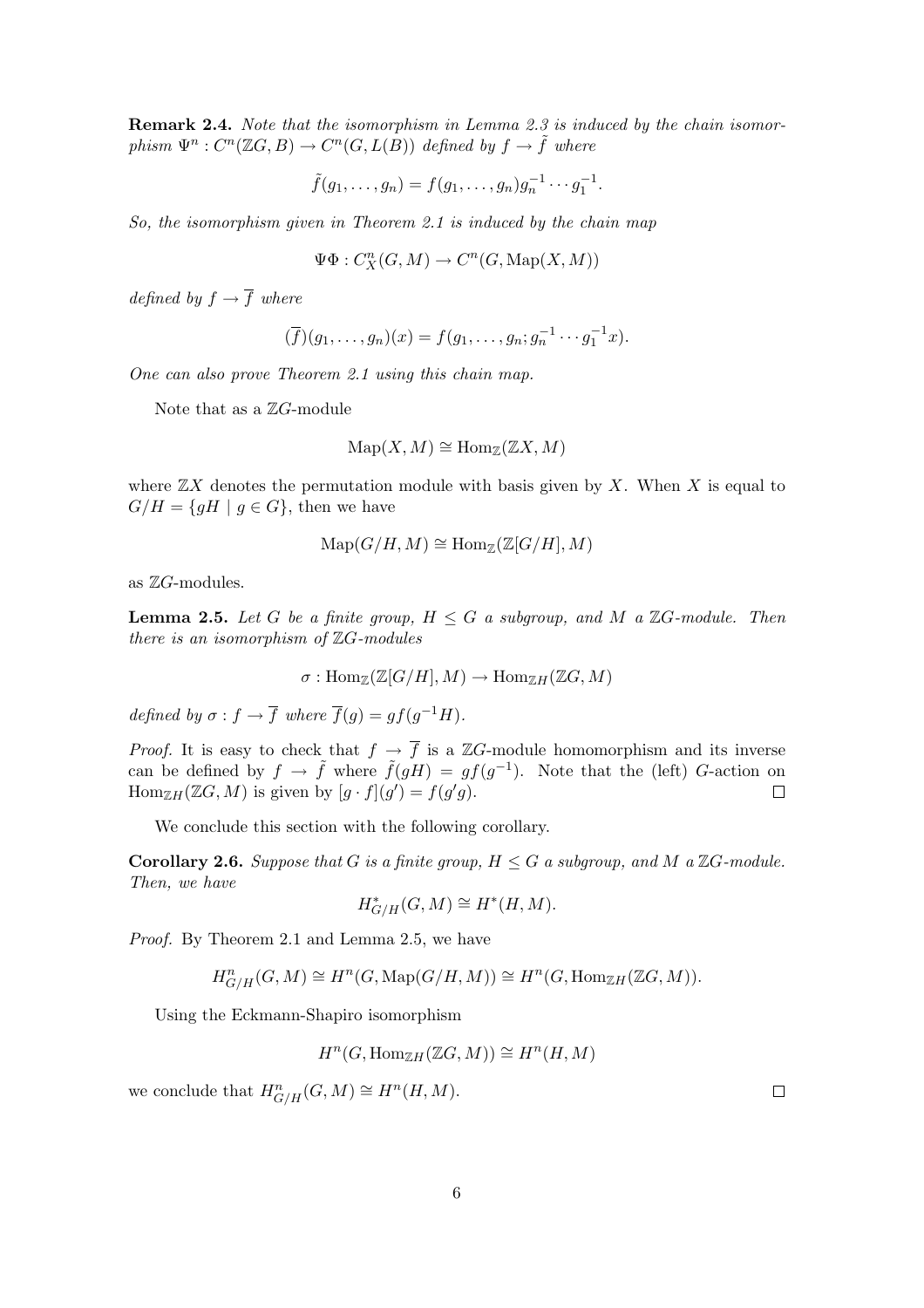## 3 Functorial properties of  $H_X^*(G,M)$

In this section we will be listing the basic functorial properties of the cohomology of groups associated to a G-set. We will see later that the assignment  $X \mapsto H_X^n(G, M)$  is just the description of the cohomology of groups Mackey functor for G as a bifunctor from G-sets to abelian groups. But note that all our constructions are done explicitly on the chain level.

Throughout this section we assume that  $G$  is a fixed finite group and  $M$  is a fixed  $\mathbb{Z}G$ -module. We also fix a non-negative integer n, and consider the cohomology groups  $H_X^n(G, M)$  of degree *n* for various *G*-sets.

Let X and Y be two G-sets and let  $f : X \to Y$  be a G-set map. There are two ways to obtain maps between  $C_X^n(G, M)$  and  $C_Y^n(G, M)$  associated to f. Given  $\gamma: G^n \times Y \to M$ , we define  $f^*(\gamma) : G^n \times X \to M$  by

$$
f^*(\gamma)(g_1,\ldots,g_n;x)=\gamma(g_1,\ldots,g_n;f(x))
$$

for  $g_1, \ldots, g_n \in G$  and  $x \in X$ . Since f is a G-map, this defines a chain map  $f^*$ :  $C_Y^*(G,M) \to C_X^*(G,M)$ , hence it induces a group homomorphism

$$
f^*: H_Y^n(G, M) \to H_X^n(G, M).
$$

For the other direction, for  $\alpha: G^n \times X \to M$  we define  $f_*(\alpha): G^n \times Y \to M$  by

$$
f_*(\alpha)(g_1,\ldots,g_n;y)=\sum_{x\in f^{-1}(y)}\alpha(g_1,\ldots,g_n;x)
$$

for  $g_1, \ldots, g_n \in G$  and  $y \in Y$ . It is easy to check that this defines a chain map  $f_*$ :  $C^*_X(G, M) \to C^*_Y(G, M)$ , hence a group homomorphism

$$
f_*: H_X^n(G, M) \to H_Y^n(G, M).
$$

Lemma 3.1. For every pullback diagram of G-sets

$$
X_1 \xrightarrow{f_1} X_2
$$
  
\n
$$
\downarrow f_2 \qquad \qquad \downarrow f_3
$$
  
\n
$$
X_3 \xrightarrow{f_4} X_4
$$

we have  $(f_4)^*(f_3)_* = (f_2)_*(f_1)^*$  as chain maps  $C_{X_2}^*(G,M) \to C_{X_3}^*(G,M)$  and hence as group homomorphisms  $H_{X_2}^n(G,M) \to H_{X_3}^n(G,M)$  for each  $n \geq 0$ .

*Proof.* Let  $\alpha: G^n \times X_2 \to M$  be a cocycle. For  $g_1, \ldots, g_n \in G$  and  $x \in X_3$ , we have

$$
(f_4)^*(f_3)_*(\alpha)(g_1,\ldots,g_n;x) = \sum_{z \in X_2, \ f_3(z) = f_4(x)} \alpha(g_1,\ldots,g_n;z)
$$

whereas

$$
(f_2)_*(f_1)^*(\alpha)(g_1,\ldots,g_n;x)=\sum_{y\in X_1,\ f_2(y)=x}\alpha(g_1,\ldots,g_n;f_1(y)).
$$

The equality of these sums follows from the pullback condition.

We also note that  $H_X^n(G, M)$  decomposes as an abelian group if X decomposes as a G-set. We state this fact as follows: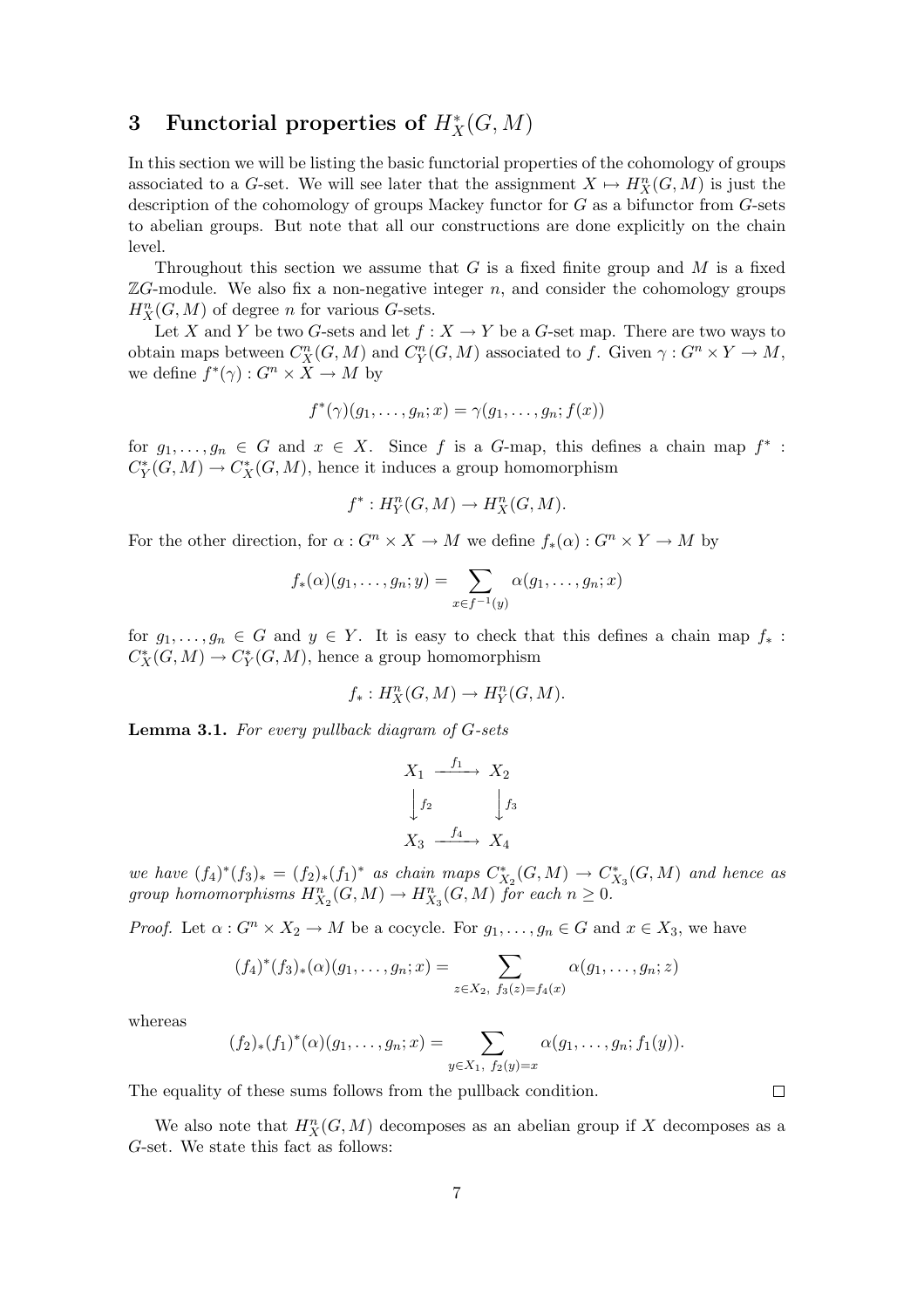**Lemma 3.2.** For every pair of finite G-sets X and Y and inclusion maps  $X \xrightarrow{i_X} X \amalg Y$ and  $Y \xrightarrow{i_Y} X \amalg Y$ , the chain map

$$
\Phi: C^*_X(G,M)\oplus C^*_Y(G,M)\to C_{X \amalg Y}(G,M)
$$

defined by  $\Phi(u, v) = (i_X)_*(u) + (i_Y)_*(v)$  is a chain isomorphism and hence induces a group isomorphism

$$
\Phi: H_X^n(G,M) \oplus H_Y^n(G,M) \to H_{X \amalg Y}^n(G,M)
$$

for all  $n \geq 0$ . In particular, if X is the disjoint union of transitive G-sets  $G/H_i$  for  $i=1,\ldots,k,$  then

$$
H_X^n(G, M) \cong \bigoplus_{i=1}^k H^n(H_i, M).
$$

Proof. It is easy to check that the chain map

$$
C^*_{X \amalg Y}(G,M) \to C^*_X(G,M) \oplus C^*_Y(G,M)
$$

defined by  $w \to ((i_X)^*(w), (i_Y)^*(w))$  is the inverse of  $\Phi$ .

The above two lemmas show that the assignment  $X \to C^*_X(G,M)$  together with ( )<sup>\*</sup> and ( )<sup>∗</sup> defines a Mackey functor in the category of chain complexes in the sense described in page 5 of Webb [11]. As a consequence of this, or directly from the Lemmas 3.1 and 3.2, we see that the assignment  $X \to H_X^n(G, M)$  together with corresponding induced maps  $( )^*$  and  $( )_*$  defines a Mackey functor (of abelian groups) for each n. Let us denote this Mackey functor by  $H^n_? (G, M)$ . We will show later that the Mackey functor  $H^n_? (G, M)$  is equivalent to the cohomology of groups Mackey functor  $H^n(?, M)$  via the isomorphism

$$
H^n_{G/H}(G,M) \cong H^n(H,M)
$$

given in Corollary 2.6.

For a Mackey functor defined as a functor from G-sets to abelian groups, there is a standard way to obtain restriction, induction, and conjugation maps. If we apply these definitions, we obtain the following maps:

Let  $K \leq H \leq G$  and  $g \in G$ , consider the G-maps  $f_{H,K}: G/K \to G/H$  defined by  $xK \to xH$  and  $f_{H,g}: G/H \to G/^gH$  defined by  $xH \to xg^{-1}H$ . Then, the induced maps

$$
\begin{aligned}\n\mathbf{r}_{H,K} &:\nH_{G/H}^n(G,M) \xrightarrow{(f_{H,K})^*} H_{G/K}^n(G,M), \\
\mathbf{i}_{H,K} &:\nH_{G/K}^n(G,M) \xrightarrow{(f_{H,K})^*} H_{G/H}^n(G,M), \\
\mathbf{c}_{H,g} &:\nH_{G/H}^n(G,M) \xrightarrow{(f_{H,g})^*} H_{G/g_H}^n(G,M)\n\end{aligned}
$$

are the restriction, induction, and conjugation maps for  $H^n_? (G, M)$ . By the equivalence of the different definitions for Mackey functors, we can also consider  $H^n_?(G, M)$  as a Mackey functor  $H \to H^n_{G/H}(G, M)$  with the above restriction, induction, and conjugation maps.

**Theorem 3.3.** The Mackey functor  $H_l^n(G, M)$  is equivalent to the cohomology of groups Mackey functor  $H^n(?, M)$ .

*Proof.* For every  $H \leq G$ , we have an isomorphism

$$
H^n_{G/H}(G,M) \cong H^n(H,M)
$$

by Corollary 2.6. We just need to show that this isomorphism commutes with restriction, induction, and conjugation maps. This follows from the following lemma.  $\Box$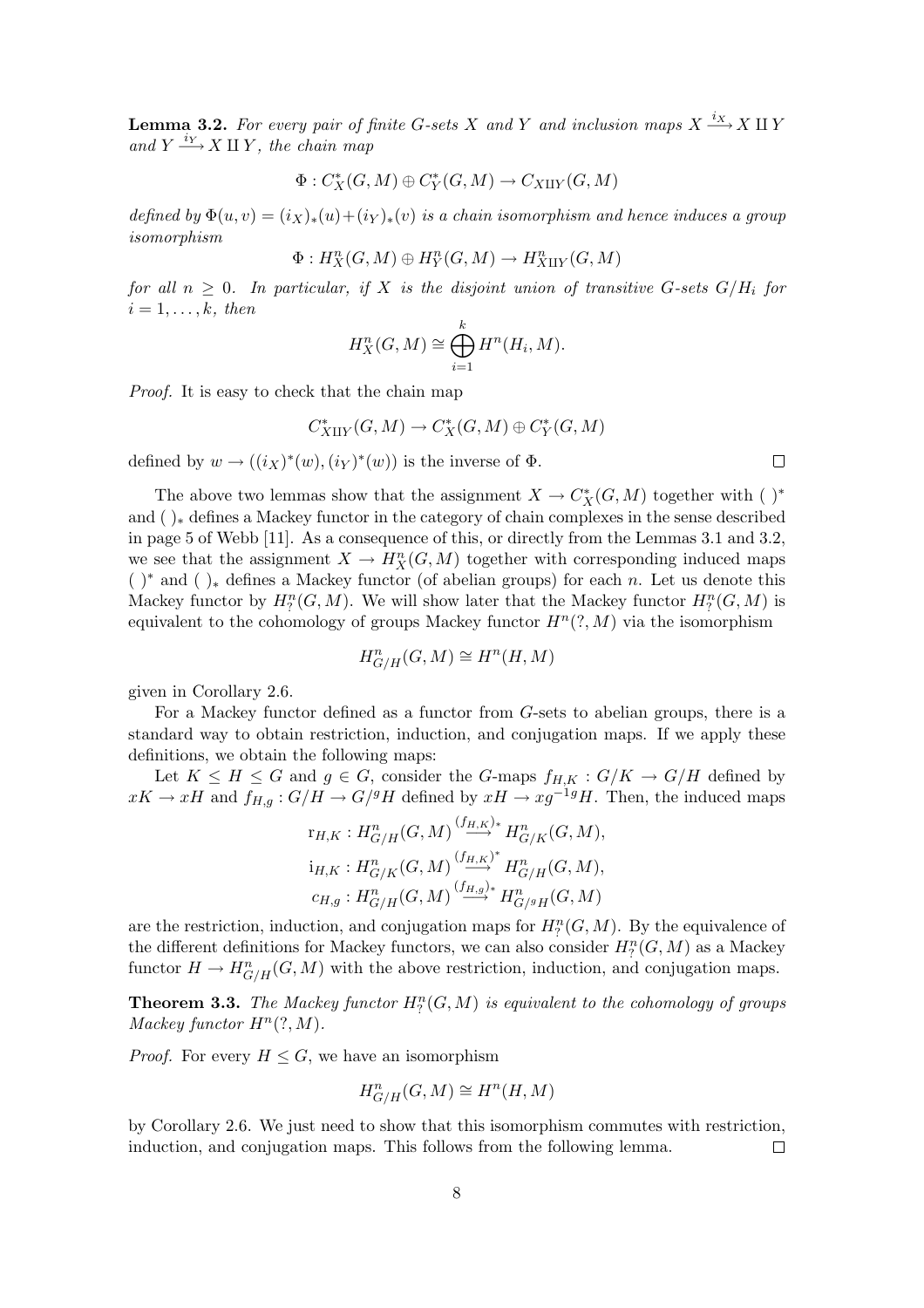**Lemma 3.4.** Let  $K \leq H \leq G$ , and  $g \in G$ . Then, the induced maps

$$
\begin{aligned}\n\operatorname{res}^H_K: H^n(H, M) &\cong H^n_{G/H}(G, M) \xrightarrow{\operatorname{tr}^H,K} H^n_{G/K}(G, M) \cong H^n(K, M), \\
\operatorname{tr}^H_K: H^n(K, M) &\cong H^n_{G/K}(G, M) \xrightarrow{\operatorname{tr}^H,K} H^n_{G/H}(G, M) \cong H^n(H, M), \\
c^H_g: H^n(H, M) &\cong H^n_{G/H}(G, M) \xrightarrow{c_{H,g}} H^n_{G/g_H}(G, M) \cong H^n(g_H, M)\n\end{aligned}
$$

are the usual restriction, transfer, and conjugation maps in group cohomology. Proof. First let us consider the restriction map. We have

$$
H_{G/H}^{n}(G, M) \longrightarrow H_{G/K}^{n}(G, M)
$$
  
\n
$$
\cong \downarrow \text{Thm 2.1} \longrightarrow H^{n}(G, \text{Map}(G/K, M))
$$
  
\n
$$
\cong \downarrow \sigma_{*} \longrightarrow H^{n}(G, \text{Map}(G/K, M))
$$
  
\n
$$
\cong \downarrow \sigma_{*} \longrightarrow H^{n}(G, \text{Map}(G/K, M))
$$
  
\n
$$
H^{n}(G, \text{Hom}_{\mathbb{Z}H}(\mathbb{Z}G, M)) \xrightarrow{(\text{res}_{K}^{H})^{*}} H^{n}(G, \text{Hom}_{\mathbb{Z}K}(\mathbb{Z}G, M))
$$
  
\n
$$
\cong \downarrow \text{Eck-Shap} \longrightarrow H^{n}(H, M)
$$
  
\n
$$
\xrightarrow{\text{res}_{K}^{H}} H^{n}(K, M)
$$

where the vertical composition is the isomorphism given in Corollary 2.6, and  $(\text{res}_{K}^{H})^*$  is the homomorphism induced from

$$
\textnormal{res}^H_K:\textnormal{Hom}_{\mathbb{Z} H}(\mathbb{Z} G,M)\rightarrow \textnormal{Hom}_{\mathbb{Z} K}(\mathbb{Z} G,M)
$$

which is defined by mapping a  $\mathbb{Z}H$ -homomorphism  $f : \mathbb{Z}G \to M$  to itself considered as a ZK-homomorphism. The first diagram commutes for obvious reasons, and the third diagram commutes by standard results in homological algebra. One can show that the second diagram commutes by showing that the corresponding diagram for modules

$$
\begin{array}{ccc}\n\text{Map}(G/H, M) & \xrightarrow{f^*} & \text{Map}(G/K, M) \\
\cong \big\downarrow \sigma & \cong \big\downarrow \sigma \\
\text{Hom}_{\mathbb{Z}H}(\mathbb{Z}G, M) & \xrightarrow{(\text{res}_K^H)^*} & \text{Hom}_{\mathbb{Z}K}(\mathbb{Z}G, M)\n\end{array}
$$

commutes. This can be done by a direct calculation as follows: Let  $\varphi: G/H \to M$  be a function. Then,

$$
[\sigma f^*](\varphi)(x) = x f^*(\varphi)(x^{-1} K) = x \varphi(x^{-1} H) = [(\operatorname{res}_{K}^{H})^* \sigma](\varphi)(x).
$$

This completes the proof of Lemma 3.4 for the restriction map.

For transfer and conjugation, the arguments are similar. For each of these we will replace the second commuting diagram with an appropriate one and show that they commute on the module level. For the transfer map, we need to check the commutativity of the following diagram

$$
\begin{array}{ccc}\n\text{Map}(G/K, M) & \xrightarrow{f_*} & \text{Map}(G/H, M) \\
\cong \bigg| \sigma & \cong \bigg| \sigma \\
\text{Hom}_{\mathbb{Z}K}(\mathbb{Z}G, M) & \xrightarrow{\text{tr}_{K}^{H}} \text{Hom}_{\mathbb{Z}H}(\mathbb{Z}G, M)\n\end{array}
$$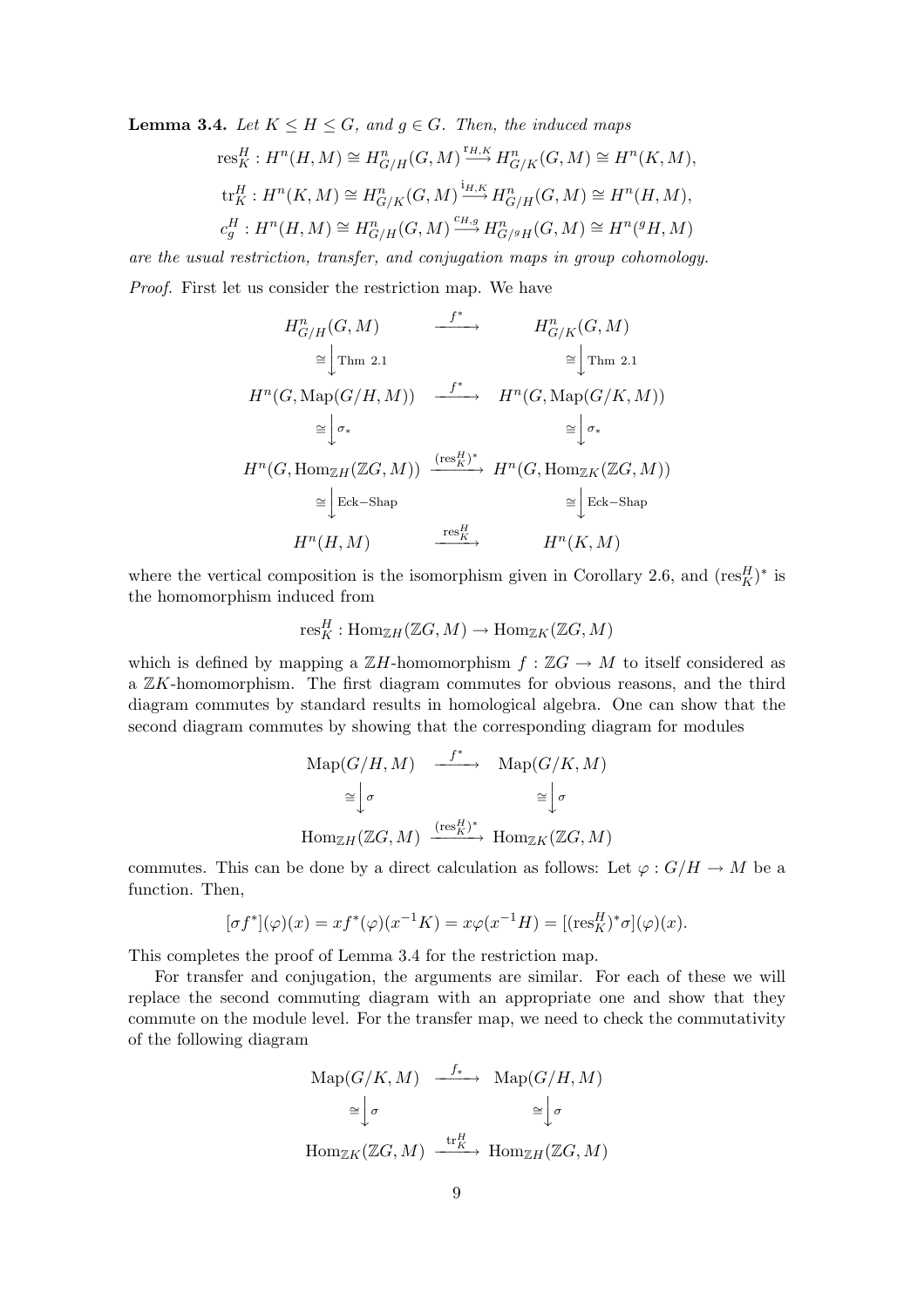where  $\text{tr}_K^H(\psi)(g) = \sum_{hK \in H/K} h\psi(h^{-1}g)$  for every  $\mathbb{Z}H$ -module  $\psi : \mathbb{Z}G \to M$ . For every  $\varphi: G/K \to M$ , we have

$$
[\text{tr}_K^H \sigma(\varphi)](g) = \sum_{hK \in H/K} h\sigma(\varphi)(h^{-1}g) = \sum_{hK \in H/K} g\varphi(g^{-1}hK) = [\sigma f_*(\varphi)](g),
$$

so the diagram commutes.

For conjugation, we have the following diagram

$$
\begin{aligned} \text{Map}(G/H, M) &\xrightarrow{f_*} \text{Map}(G/^gH, M) \\ &\cong \bigg\downarrow^{\sigma} &\cong \bigg\downarrow^{\sigma} \\ \text{Hom}_{\mathbb{Z}H}(\mathbb{Z}G, M) &\xrightarrow{c_g^H} \text{Hom}_{\mathbb{Z}^gH}(\mathbb{Z}G, M) \end{aligned}
$$

where  $c_g^H(\psi)(x) = g\psi(g^{-1}x)$  for every  $\mathbb{Z}H$ -module  $\psi : \mathbb{Z}G \to M$ . Take  $\varphi$  in  $\mathrm{Map}(G/H, M)$ . We have

$$
[c_g^H \sigma](\varphi)(x) = g\sigma(\varphi)(g^{-1}x) = gg^{-1}x\varphi(x^{-1}gH) = x\varphi(x^{-1}gH)
$$

and

$$
[\sigma(f_{H,g})_*](\varphi)(x) = x(f_{H,g})_*(\varphi)(x^{-1g}H) = x\varphi(x^{-1}gH).
$$

 $\Box$ 

So, the diagram commutes. This completes the proof of Lemma 3.4.

The cohomology of groups functor  $H^n(?, M)$  for a group G is known to be a cohomological functor, i.e., it satisfies  $\text{tr}_K^H \text{res}_K^H u = |H : K|u$  for every  $K \le H \le G$  and  $u \in H^{n}(H, M)$ . By the above equivalence, the functor  $H^{n}_{?}(G, M)$  is also cohomological. One can also see this directly from the definitions of  $i_{H,K}$  and  $r_{H,K}$ .

In the next section, we will consider the classification problem for A-free  $A \times G$ sets where A is an abelian group. The groups  $H_X^1(G, A)$  will appear naturally in this classification.

#### 4 A-free  $A \times G$ -sets

Let G be a finite group and A be an abelian group. Throughout this section we assume that G acts trivially on A, although most of the results in this section still hold for a non-trivial  $\mathbb{Z}G$ -module M when the group  $A \times G$  is replaced by the semidirect product  $M \times_{\varphi} G$ . We do not state our results in this generality since the case of trivial G-action is sufficient for all the applications we know.

Given an  $A \times G$ -set  $\Gamma$  with a free A-action, let  $X = \Gamma/A$  denote the quotient of  $\Gamma$  by the A-action. This gives a map  $\pi : \Gamma \to X$  with fibers isomorphic to A and base space X which is a G-set. Note also that  $\pi$  is a G-map. Any map  $\pi : \Gamma \to X$  which is obtain in this way is called a fibration with fibre group A.

Observe that there is always a bijection  $\Gamma \cong A \times X$ , but in general it is not an isomorphism of  $A \times G$ -sets, where  $A \times X$  is considered as an  $A \times G$ -set by the product action

$$
(a,g)(a',x) = (a+a', gx).
$$

In other words, there is always a set theoretical splitting  $s : X \to \Gamma$ , but s is not a map of  $A \times G$ -sets in general when X is considered as an  $A \times G$ -set through the projection  $A \times G \to G$ .

Our first result in this section classifies the fibrations  $\pi : \Gamma \to X$  over a fixed G-set X up to isomorphism. We say the fibrations  $\pi_1 : \Gamma_1 \to X$  and  $\pi_2 : \Gamma_2 \to X$  are isomorphic if there is an  $A \times G$ -map  $F : \Gamma_1 \to \Gamma_2$  such that  $\pi_1 = \pi_2 F$ .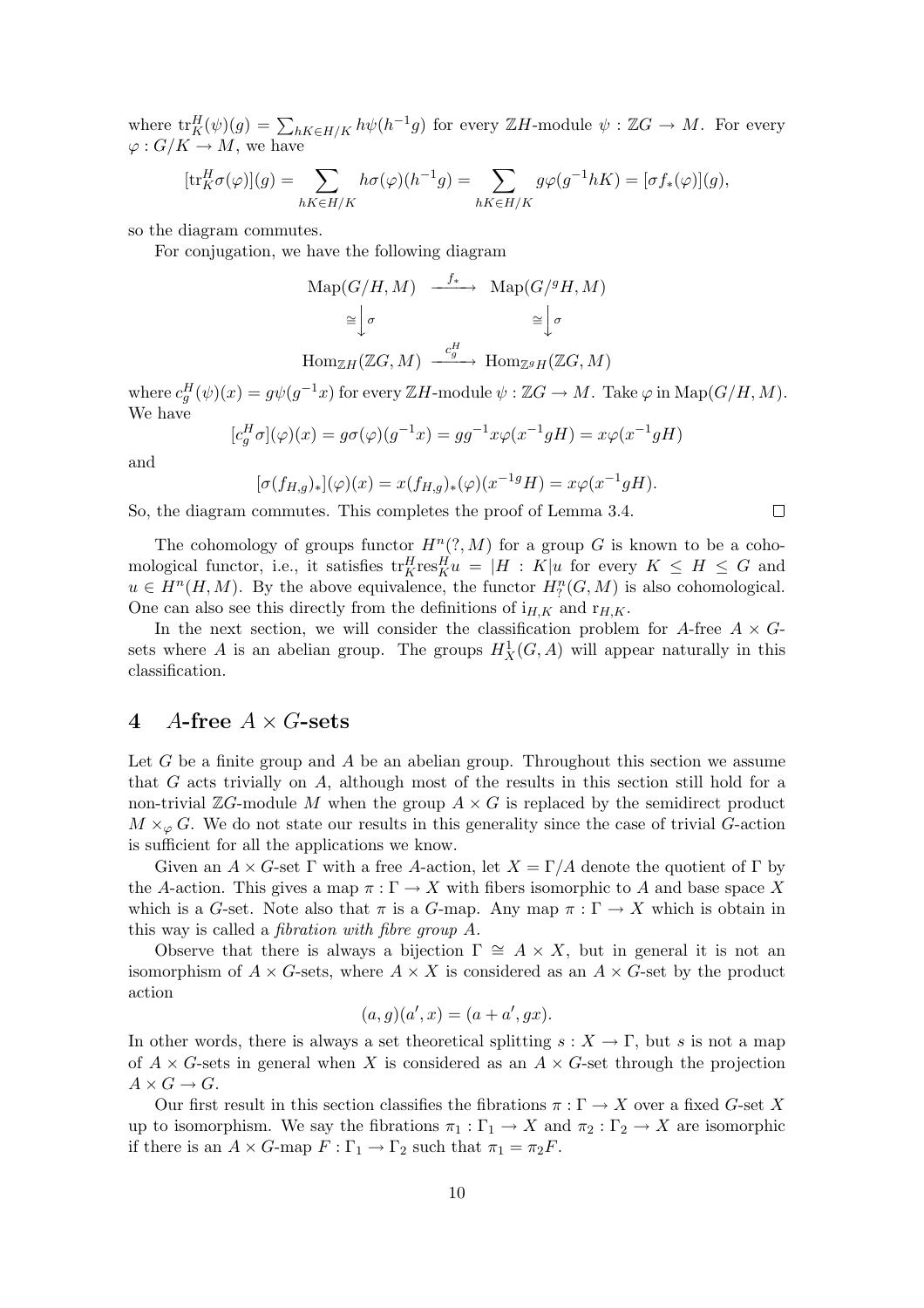**Proposition 4.1.** Suppose G is a finite group, X is a G-set, and A is an abelian group with trivial G-action. There is a one-to-one correspondence between isomorphism classes of fibrations  $\Gamma \to X$  with fibre group A and the cohomology classes in  $H^1_X(G, A)$ .

*Proof.* We will first show that given a fibration  $\pi : \Gamma \to X$ , there is a unique cohomology class in  $H_X^1(G, A)$  associated to it. Let  $s: X \to \Gamma$  be a set theoretical section. We define  $\alpha: G \times X \to A$  by

$$
(0, g)s(x) = \alpha(g, x)s(gx).
$$

The identity

$$
((0, g_1)(0, g_2)) \cdot \gamma = (0, g_1) \cdot ((0, g_2) \cdot \gamma)
$$

gives the derivation condition

$$
\alpha(g_1g_2; x) = g_1\alpha(g_2; x) + \alpha(g_1; g_2x).
$$

So,  $\alpha$ :  $G \times X \to A$  is a 1-cocycle of the chain complex  $(C_X^*(G, A), \delta)$  described earlier.

Let  $s_1$  and  $s_2$  be two different splittings. Since  $\pi s_1 = \pi s_2$ , there exists a function  $t: X \to A$ , such that  $s_2(x) = t(x) \cdot s_1(x)$  for all  $x \in X$ . Let  $\alpha_1$  and  $\alpha_2$  be derivations associated to the sections  $s_1$  and  $s_2$  respectively. Then, an easy calculation shows that

$$
\alpha_2(g; x) - \alpha_1(g; x) = t(gx) - gt(x) = (\delta t)(g; x).
$$

So, the cohomology class  $[\alpha] \in H_X^*(G, A)$  does not depend on the choice of the section.

Conversely, given a cohomology class  $[\alpha] \in H^1_X(G, A)$  represented by a derivation  $\alpha: G \times X \to A$ , we define the  $A \times G$ -set  $\Gamma$  as the set  $A \times X$  with the action given by

$$
(a,g) \cdot (a',x) = (a+a'+\alpha(g,x),gx)
$$

for  $a, a' \in A$ ,  $g \in G$  and  $x \in X$ . It is easy to verify that this defines an action by using the fact that  $\alpha$  is a derivation. Note that if we choose another representative,  $\alpha' = \delta t + \alpha$ , then we obtain  $\Gamma' = A \times X$  with the action given by

$$
(a,g)\cdot (a',x) = (a+a'+\alpha'(g;x),gx) = (a+a'+\alpha(g;x)+gt(x)-t(gx),gx).
$$

Then, the map  $F : \Gamma \to \Gamma'$  defined by  $(a, x) \to (a+t(x), x)$  is an isomorphism of fibrations.

We also need to show that two isomorphic fibrations give the same cohomology class. For this, observe that we can fix splittings for both  $\pi_1 : \Gamma_1 \to X$  and  $\pi_2 : \Gamma_2 \to X$  and assume that  $\Gamma_i = A \times X$  with action given by

$$
(a,g) \cdot (a',x) = (a+a'+\alpha_i(g;x),gx)
$$

for  $i = 1, 2$ . Let  $F : \Gamma_1 \to \Gamma_2$  be a isomorphism of fibrations, then there exists a function  $t: X \to A$  such that  $F(a, x) = (a + t(x), x)$  for all  $x \in X$ . Note that F is a  $A \times G$ -set map if and only if

$$
\alpha_1(g; x) - \alpha_2(g; x) = t(x) - t(gx) = (\delta t)(g; x).
$$

Thus,  $\pi_1$  and  $\pi_2$  are assigned to the same cohomology class when they are isomorphic as fibrations with fiber group A.

We have seen that there are well defined maps between isomorphism classes of fibrations  $\pi : \Gamma \to X$  with fibre group A and cohomology classes in  $H_X^1(G, A)$ . From the way these maps were constructed it is easy to see that they are inverse to each other.  $\Box$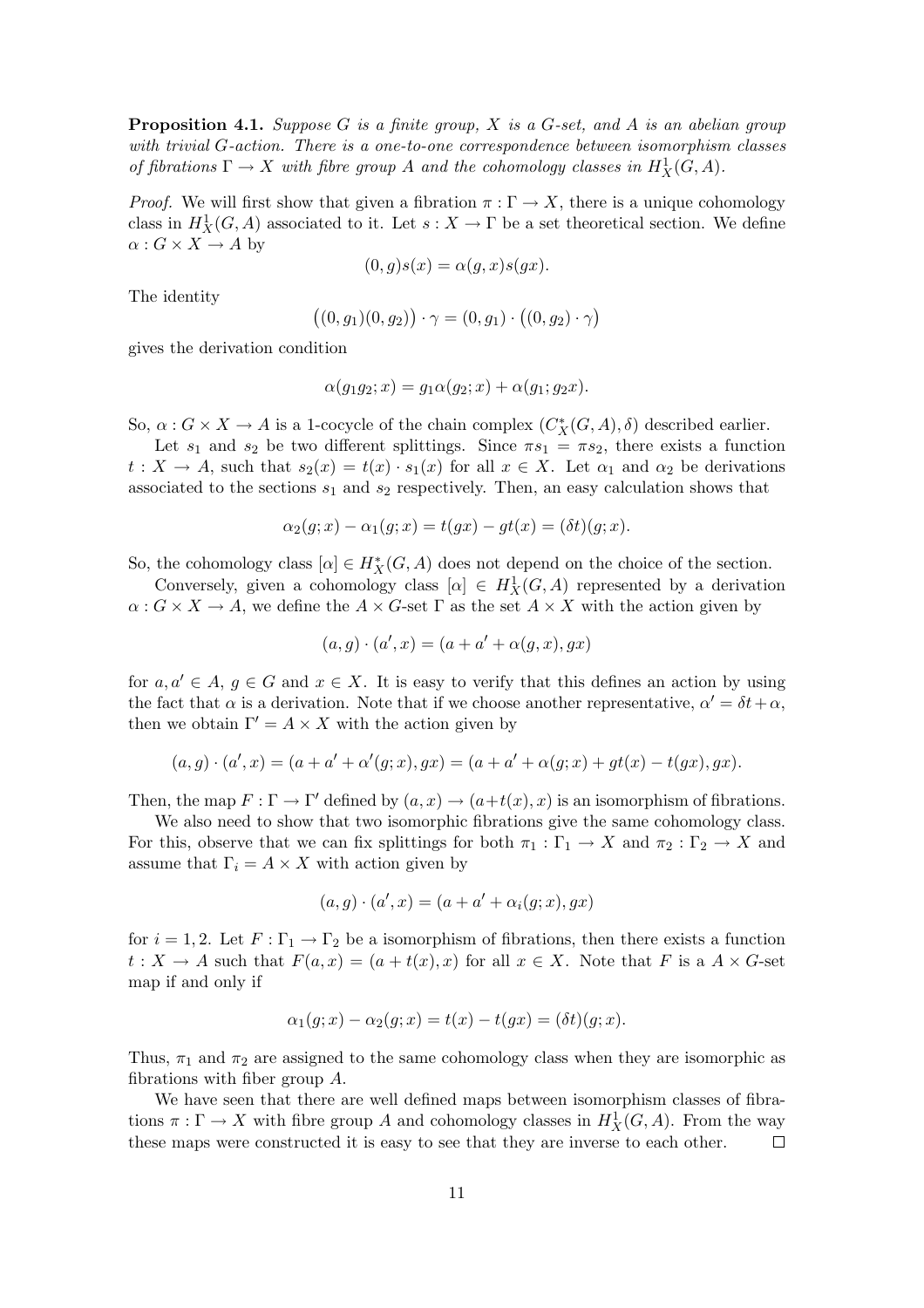Next, we will classify all A-free  $A \times G$ -sets up to isomorphism. Let  $\Gamma$  be an A-free  $A \times G$ -set, then taking the orbit space of the A-action as before, we obtain a G-set X and a fibration  $\pi : \Gamma \to X$  with fibers isomorphic to A. By fixing a set theoretical splitting, we can assume  $\Gamma = A \times G$  and the action is given by

$$
(a,g) \cdot (a',x) = (a+a'+\alpha(g;x),gx)
$$

for some derivation  $\alpha: G \times X \to A$ . So, associated to an A-free  $A \times G$ -set  $\Gamma$ , there is a G-set X and a cohomology class  $u = [\alpha] \in H_X^1(G, A)$ .

**Proposition 4.2.** Let  $\Gamma_1$  and  $\Gamma_2$  be two A-free  $A \times G$ -sets with corresponding G-sets  $X_1$ and  $X_2$  and cohomology classes  $u_1 \in H^1_{X_1}(G, A)$  and  $u_2 \in H^1_{X_2}(G, A)$ . Then,  $\Gamma_1$  and  $\Gamma_2$ are isomorphic as  $A \times G$ -sets if and only if there is a G-set isomorphism  $f: X_1 \to X_2$ such that  $f^*(u_2) = u_1$ .

*Proof.* Let  $F : \Gamma_1 \to \Gamma_2$  be an  $A \times G$ -set isomorphism. Passing to the orbit spaces, we obtain a G-set isomorphism  $f: X_1 \to X_2$  such that the diagram

$$
\Gamma_1 \xrightarrow{F} \Gamma_2
$$
  
\n
$$
\downarrow \pi_1 \qquad \qquad \downarrow \pi_2
$$
  
\n
$$
X_1 \xrightarrow{f} X_2
$$

commutes. Choosing set theoretical splittings for both  $\Gamma_1$  and  $\Gamma_2$ , we can assume that  $\Gamma_i = A \times G$  with the actions given by

$$
(a,g) \cdot (a',x) = (a+a'+\alpha_i(g;x),gx)
$$

for some derivations  $\alpha_i$ :  $G \times X_i \to A$  for  $i = 1, 2$ . Since  $F : \Gamma_1 \to \Gamma_2$  is an A-map, we can write  $F(a, x) = (a + t(x), f(x))$ . Now, using the fact that F is an  $A \times G$ -map, we obtain

$$
\alpha_1(g; x) - \alpha_2(g; f(x)) = t(x) - t(gx) = (\delta t)(g; x)
$$

for  $g \in G$  and  $x \in X$ . Thus  $f^*(u_2) = u_1$  as desired.

Conversely, given a G-set isomorphism  $f: X_1 \to X_2$  such that  $f^*(u_2) = u_1$ , we can pick representative derivations  $\alpha_1$  and  $\alpha_2$  such that  $f^*(\alpha_2) = \alpha_1$ , and assume that  $\Gamma_i$  is an  $A \times G$ -set with action determined by  $\alpha_i$  for  $i = 1, 2$ . Then, the map  $F(a, x) = (a, f(x))$ defines a  $A \times G$ -set isomorphism. П

Let X be a G-set, and denote by  $Aut_G(X)$  the group of all G-set isomorphisms f:  $X \to X$ . For each  $f \in Aut_G(X)$ , we have an isomorphism  $f^* : H^1_X(G, A) \to H^1_X(G, A)$ . So,  $Aut_G(X)$  acts on  $H^1_X(G, A)$  as group automorphisms. We have the following:

**Corollary 4.3.** Suppose that  $G$  is a finite group and  $A$  is an abelian group with trivial G-action. Then, the isomorphism classes of A-free  $A \times G$ -sets are in one-to-one correspondence with the pairs  $([X], [\alpha])$  where  $[X]$  runs through the isomorphism classes of G-sets and  $[\alpha]$  is a representative of a class in  $H^1_X(G,A)$  under the  ${\rm Aut}_G(X)$ -action.

*Proof.* By Proposition 4.2, the isomorphism classes of A-free  $A \times G$ -sets are in one-to-one correspondence with the equivalence classes of pairs  $(X, u)$ , where we say that  $(X, u)$  is equivalent to  $(Y, v)$  if there is a G-set isomorphism  $f: X \to Y$  such that  $f^*(v) = u$ . Note that the set of equivalence classes of pairs  $(X, u)$  is the same as the set given in the corollary.  $\Box$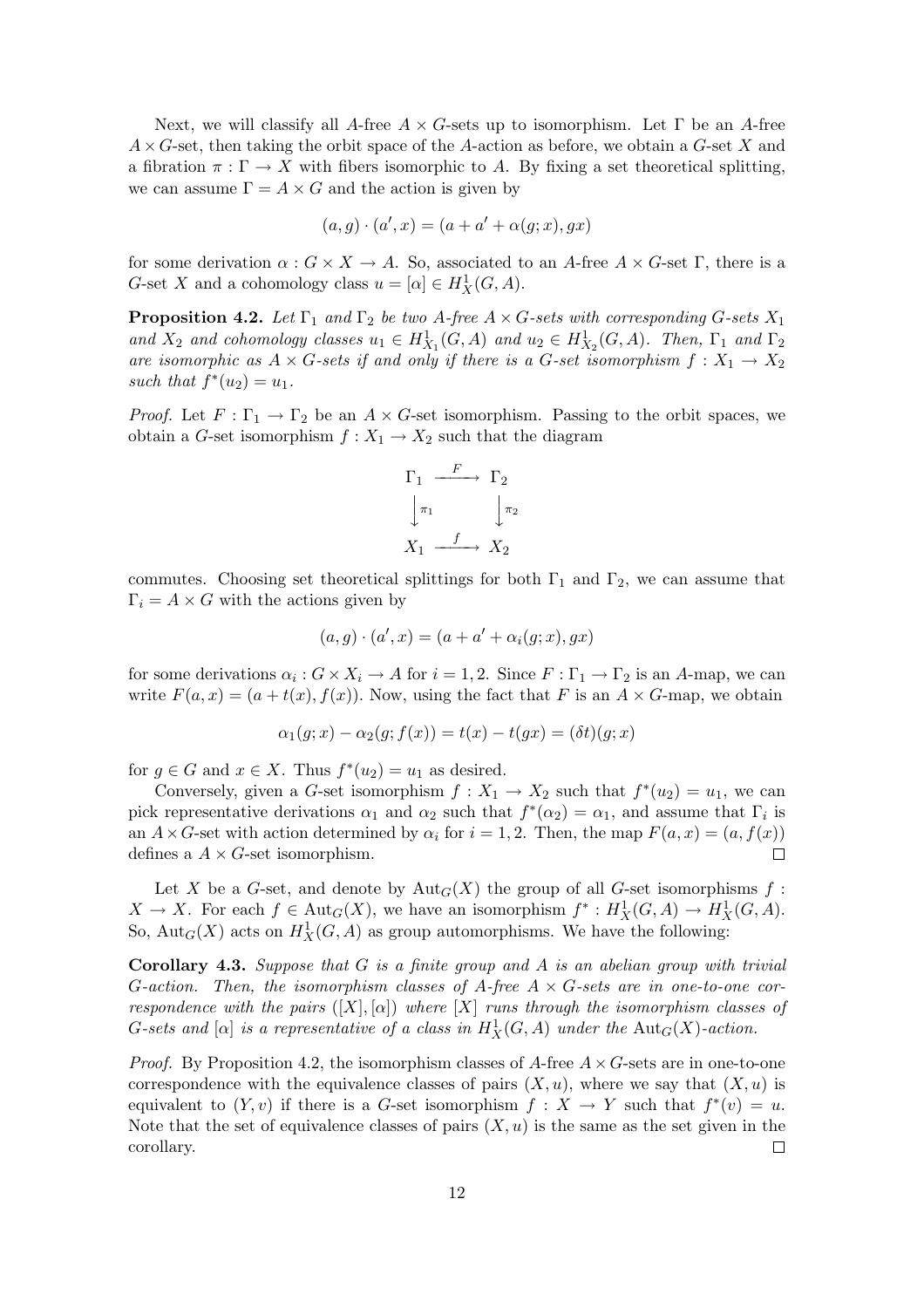The category of A-free  $A \times G$ -sets admits two operations, called direct sum and direct product over A, which induce well defined addition and multiplication operations on isomorphism classes of A-free  $A \times G$ -sets. The Grothendieck ring of isomorphism classes of A-free  $A \times G$ -sets with these operations is called the monomial Burnside ring over A. Below we briefly describe how direct sum and direct product over A are defined. For more details on these operations and on the monomial Burnside ring, we refer the reader to Dress [6], Boltje [3], and Barker [1].

We assume that all the A-free  $A \times G$ -sets we consider have a fixed splitting, and hence they are sets of the form  $A \times X$  with  $A \times G$ -action given by

$$
(a,g) \cdot (a',x) = (a+a'+\alpha(g;x),gx)
$$

for some derivation  $\alpha : G \times X \to A$ . We denote such an A-free  $A \times G$ -set briefly by  $A_{\alpha}X$ . Addition and multiplication of two A-free  $A \times G$ -sets  $A_{\alpha}X$  and  $A_{\beta}Y$  are defined as follows:

$$
A_{\alpha}X \oplus_A A_{\beta}Y = A_{\alpha}X \amalg A_{\beta}Y
$$

and

$$
A_{\alpha}X \otimes_A A_{\beta}Y = A_{\alpha}X \times A_{\beta}Y / \sim
$$

where the equivalence relation  $\sim$  is defined by declaring

$$
(a\zeta,\eta) \sim (\zeta,a\eta)
$$

for all  $a \in A$ ,  $\zeta \in A_{\alpha}X$ , and  $\eta \in A_{\beta}Y$ . The  $A \times G$ -action in the first case is defined in the obvious way, and in the second case by diagonal action. One can easily show that these give well defined addition and multiplication on the isomorphism classes of A-free  $A \times G$ -sets.

To see the effect of these operations on the derivations, observe that

$$
A_{\alpha}X \oplus_A A_{\beta}Y = A_{\theta}(X \amalg Y)
$$

and

$$
A_{\alpha}X \otimes_A A_{\beta}Y = A_{\gamma}(X \times Y)
$$

for some  $\theta$  :  $G \times (X \amalg Y) \to A$  and  $\gamma$  :  $G \times (X \times Y) \to A$ . One can describe  $\theta$  and  $\gamma$  in terms of  $\alpha$  and  $\beta$  as follows:

$$
\theta(g; z) = \begin{cases} \alpha(g; z) & \text{if } z \in X \\ \beta(g; z) & \text{if } z \in Y \end{cases}
$$

and

$$
\gamma(g; (x, y)) = \alpha(g; x) + \beta(g; y).
$$

In fact, one can verify that these define direct sum and tensor product on the onedimensional cohomology classes. We do not give details of this here, since this will be done in the next section in greater generality.

Motivated by this example, in the next section we define cohomological Burnside rings  $B<sup>n</sup>(G, M)$  for each  $n \geq 0$ . In the case  $n = 1$  and M is an abelian group A with trivial G-action, we obtain that  $B^1(G, A)$  is equal to the monomial Burnside ring over A.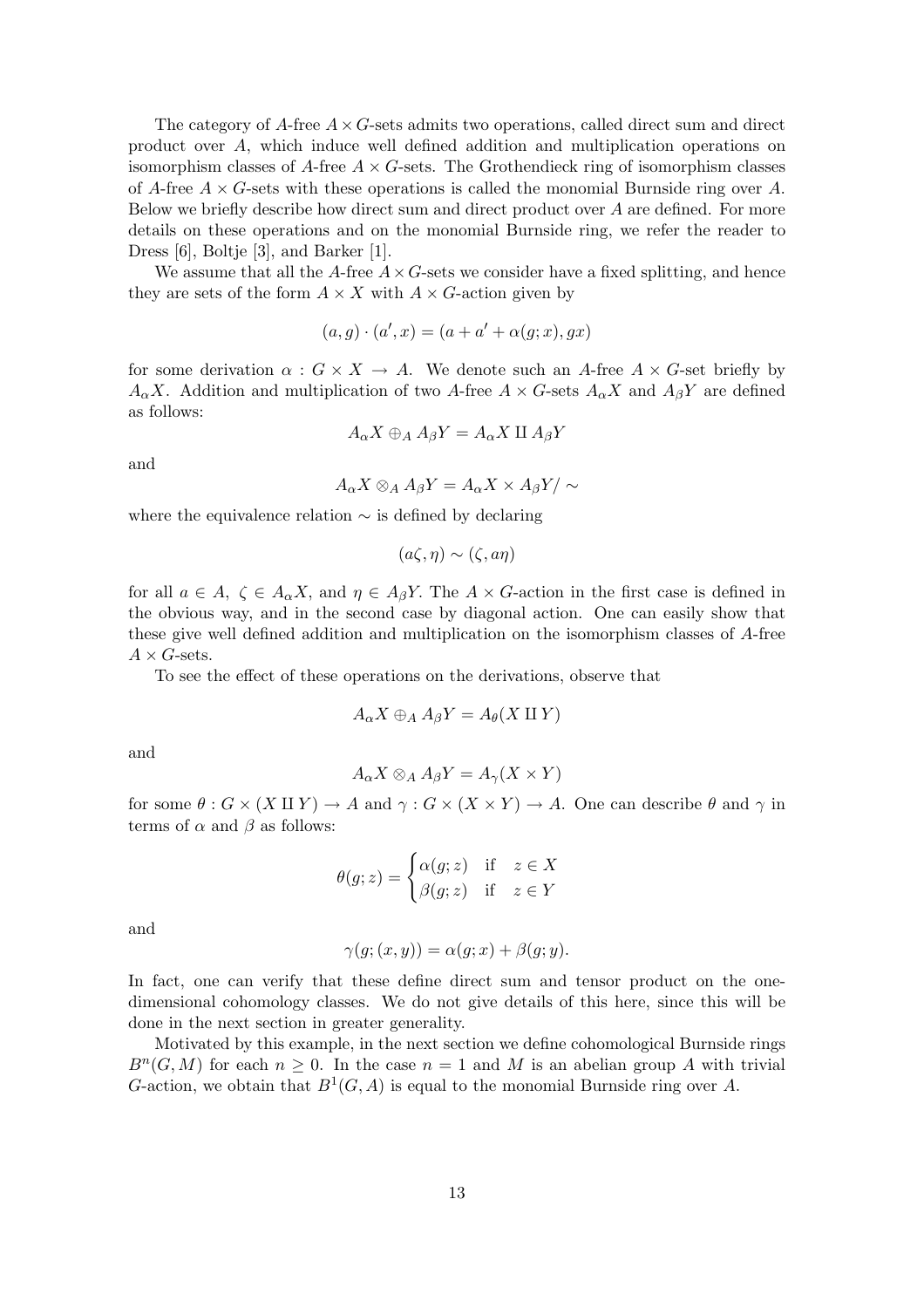### 5 The cohomological Burnside ring

Throughout this section G is a finite group, M is a  $\mathbb{Z}G$ -module, and n is a non-negative integer.

**Definition 5.1.** A pair of the form  $(X, u)$ , where X is a G-set and u is a class in  $H_X^n(G,M)$ , is called a positioned G-set of degree n with coefficients in M, or shortly a positioned G-set, when degree and coefficients are well understood. A map  $f:(X,u) \to$  $(Y, v)$  is called a positioned G-set map if  $f : X \to Y$  is a G-set map such that  $f^*(v) = u$ .

We say that two positioned G-sets  $(X, u)$  and  $(Y, v)$  are isomorphic if there is a positioned G-set map  $f : (X, u) \to (Y, v)$  such that  $f : X \to Y$  is an isomorphism of G-sets. We denote the isomorphism class of a positioned G-set  $(X, u)$  simply by  $[X, u]$ .

The set of isomorphism classes of positioned G-sets is a semi-ring with addition and multiplication defined as follows: Given two positioned G-sets  $(X, u)$  and  $(Y, v)$ , we define the cohomology class

$$
u \oplus v \in H_{X \amalg Y}^n(G, M)
$$
 by  $u \oplus v = (i_X)_*(u) + (i_Y)_*(v)$ 

where  $i_X : X \to X \amalg Y$  and  $i_Y : Y \to X \amalg Y$  are the usual inclusion maps of X and Y. Note that if  $u = [\alpha]$  and  $v = [\gamma]$ , then  $u \oplus v = [\theta]$  where

$$
\theta(g_1,\ldots,g_n;z) = \begin{cases} \alpha(g_1,\ldots,g_n;z) & \text{if } z \in X \\ \gamma(g_1,\ldots,g_n;z) & \text{if } z \in Y. \end{cases}
$$

If  $f_X: (X, u) \to (X', u')$  and  $f_Y: (Y, v) \to (Y', v')$  are two positioned G-set isomorphisms, then

 $f_X \amalg f_Y : (X \amalg Y, u \oplus v) \rightarrow (X' \amalg Y', u' \oplus v')$ 

is a positioned G-set isomorphism. To see this consider the following diagram

$$
X \xleftarrow{i_X} X \amalg Y \xrightarrow{i_Y} Y
$$
  

$$
f_X \downarrow \qquad f_X \amalg f_Y \downarrow \qquad f_Y \downarrow
$$
  

$$
X' \xleftarrow{i_{X'}} X' \amalg Y' \xrightarrow{i_{Y'}} Y'
$$

where both of the diagrams are pullback diagrams. By Lemma 3.1, we have

$$
(f_X \amalg f_Y)^*(u' \oplus v') = (f_X \amalg f_Y)^*((i_{X'})_*(u') + (i_{Y'})_*(v'))
$$
  
=  $(i_X)_*(f_X)^*(u') + (i_Y)_*(f_Y)^*(v')$   
=  $(i_X)_*(u) + (i_Y)_*(v)$   
=  $u \oplus v$ .

This shows that

$$
[X, u] + [Y, v] = [X \amalg Y, u \oplus v]
$$

gives a well defined addition on isomorphism classes.

To define the product of two positioned G-sets  $(X, u)$  and  $(Y, v)$ , we first define the cohomology class

$$
u \otimes v \in H_{X \times Y}^n(G, M)
$$
 by  $u \otimes v = (\pi_X)^*(u) + (\pi_Y)^*(v)$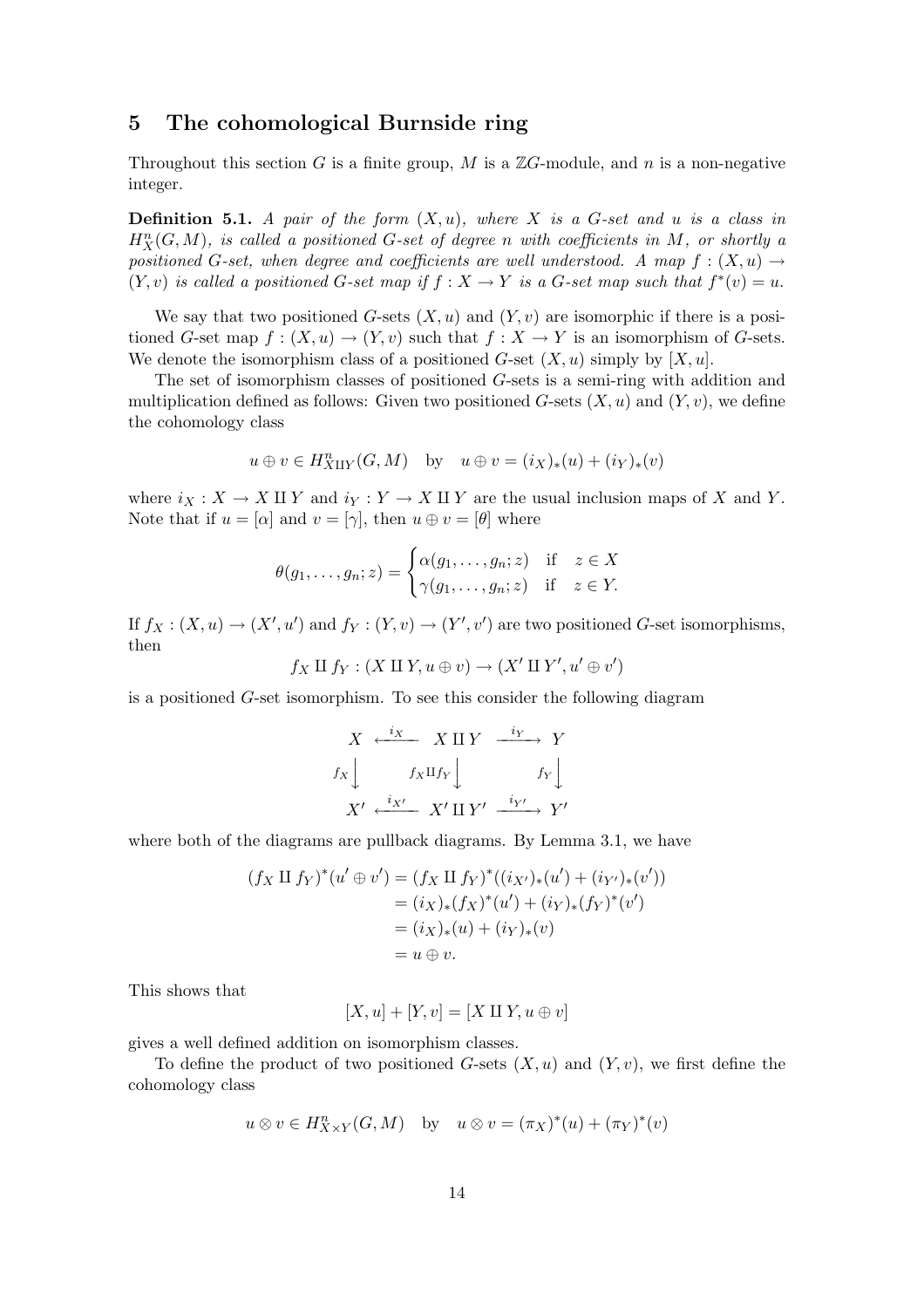where  $\pi_X : X \times Y \to X$  and  $\pi_Y : X \times Y \to Y$  are the projection maps. We can describe  $u \otimes v$  on the chain level as follows: Let  $u = [\alpha]$  and  $v = [\gamma]$ , then  $u \otimes v = [\theta]$  where

$$
\theta(g_1,\ldots,g_n;(x,y))=\alpha(g_1,\ldots,g_n;x)+\gamma(g_1,\ldots,g_n;y).
$$

If  $f_X: (X, u) \to (X', u')$  and  $f_Y: (Y, v) \to (Y', v')$  are two positioned G-set isomorphisms, then

$$
f_X \times f_Y : (X \times Y, u \otimes v) \to (X' \times Y', u' \otimes v')
$$

is a positioned G-set isomorphism. One can verify this by forming appropriate commuting diagrams as in the case of addition. It follows that the formula

$$
[X, u] \cdot [Y, v] = [X \times Y, u \otimes v]
$$

defines a multiplication on isomorphism classes of positioned G-sets.

**Definition 5.2.** The cohomological Burnside ring  $B<sup>n</sup>(G, M)$  of degree n of the group G with coefficients in M is defined as the Grothendieck ring of the semi-ring of isomorphism classes of positioned G-sets (of degree n with coefficients in M) where addition and multiplication are defined by

$$
[X, u] + [Y, v] = [X \amalg Y, u \oplus v]
$$

$$
[X, u] \cdot [Y, v] = [X \times Y, u \otimes v].
$$

We have the following proposition, which is immediate from the discussion in Section 4:

**Proposition 5.3.** If A is an abelian group with trivial G-action, then  $B^1(G, A)$  is the same as the monomial Burnside ring over A.

Note that for  $n = 0$ , the definition given in Definition 5.2 can be extended to nonabelian coefficients, even to a  $G$ -monoid. For this, first note that for a  $G$ -module  $M$ , the group  $H_X^0(G,M)$  is the kernel of the first differential  $\delta: C^0_X(G,M) \to C^1_X(G,M)$ . So, an element in  $H_X^0(G, M)$  is a map  $f: X \to M$  such that

$$
\delta(f)(g) = gf(x) - f(gx) = 0.
$$

Thus,  $H_X^0(G, M)$  can be identified with the group of G-maps from X to M.

Now, let M be a G-monoid, i.e., M is a semigroup with a unit element  $1 \in M$  such that G-acts on M as monoid automorphisms. This means that there is a map  $G \times M \to M$ denoted by  $(q, m) \rightarrow g/m$  which satisfies

$$
{}^{gh}m = {}^{g}({}^{h}m), {}^{1}m = m ; {}^{g}(mn) = {}^{g}m \cdot {}^{g}n, {}^{g}1 = 1
$$

for  $m, n \in M$ ,  $g, h \in G$ . We define  $H_X^0(G, M)$  as the set of maps  $f: X \to M$  such that  $g(x) = f(gx)$ . Such a map is usually called a weight function and a G-set X together with a weight function is called a crossed  $G$ -set (over  $M$ ). The definition of isomorphisms for positioned G-sets  $(X, f)$  coincides with the notion of isomorphisms for crossed G-sets (see page 34 of [8]). Direct sums and tensor products of crossed G-sets are defined in the same way as we defined them for positioned G-sets. The Grothendieck ring of crossed G-sets is called the crossed Burnside ring and denoted by  $B<sup>c</sup>(G, M)$ . So, we can conclude the following: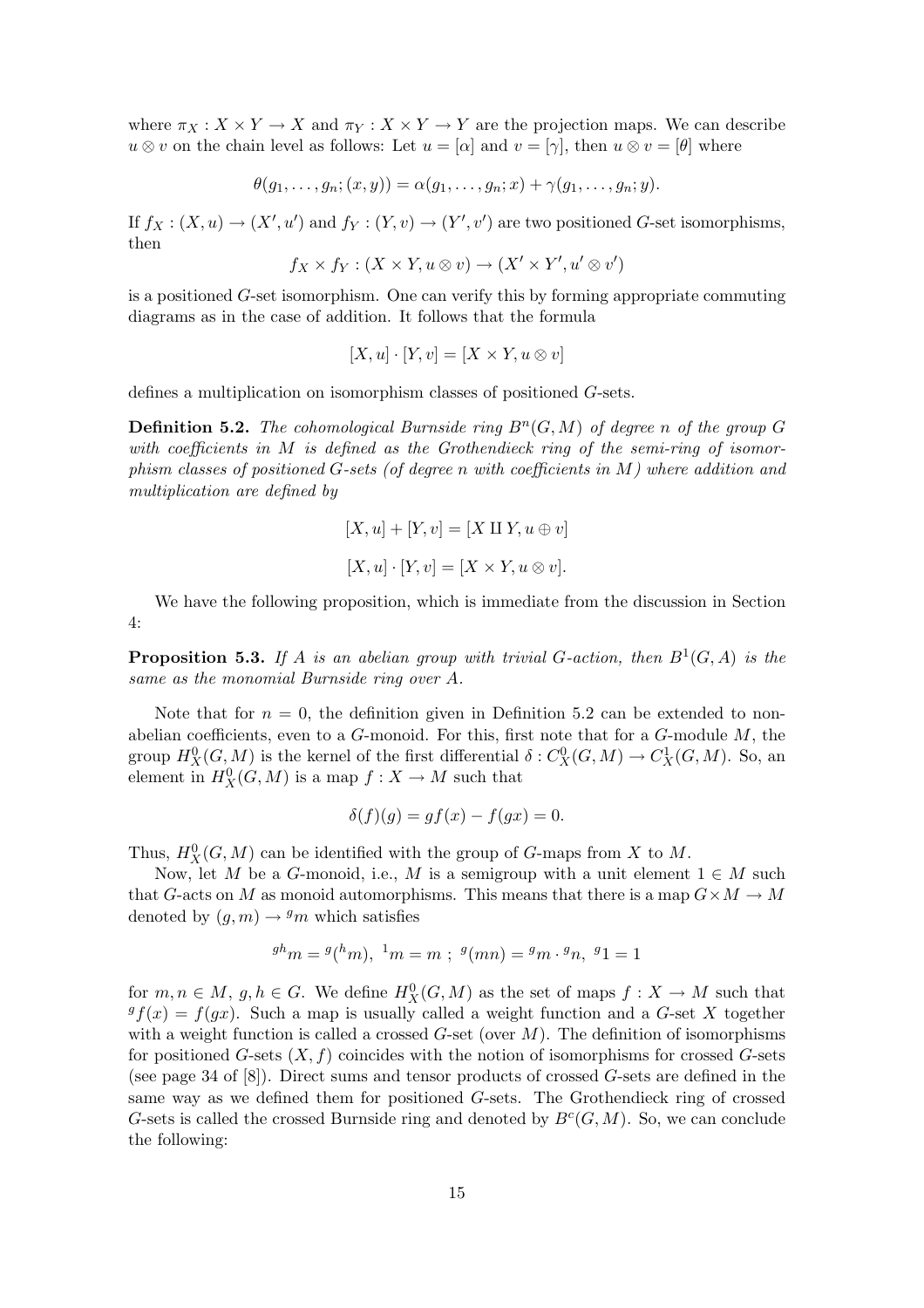**Proposition 5.4.** If M is a G-monoid, then  $B^0(G,M)$  is isomorphic to the crossed Burnside ring  $B^c(G, M)$ .

More details about crossed Burnside rings can be found in Bouc [4] and Yoshida-Oda [8]. For the construction of the Mackey functor  $B<sup>c</sup>(-, M)$  through the Dress construction see Bouc [5] and Yoshida-Oda [9].

Later in Section 8, we will give an interpretation of  $B^2(G, M)$  in terms of twisted group rings when  $M = k^{\times}$  is the unit group of a commutative ring k.

In the rest of this section, we calculate the rank of  $B<sup>n</sup>(G, M)$  as a free abelian group. We have the following.

**Lemma 5.5.** Let  $Cl(G)$  denote the set of conjugacy classes of subgroups of G, and let Aut<sub>G</sub>(X) denote the group of G-set isomorphisms of X. For each  $H \leq G$ , let  $\mathcal{U}_H(G,M)$  denote a set of orbit representatives for the elements in  $H^n_{G/H}(G,M)$  under the  ${\rm Aut}_G(G/H)$ -action. Then,

$$
\mathcal{B} = \{ [G/H, u] \mid H \in Cl(G), u \in \mathcal{U}_H(G, M) \}
$$

is a basis for  $B<sup>n</sup>(G, M)$ .

*Proof.* Given a positioned G-set  $(X, u)$  such that  $X = X_1 \amalg X_2$ , then there exist  $u_i \in$  $H_{X_i}^n(G,M)$  for  $i = 1,2$  such that  $(X, u) = (X_1, u_1) + (X_2, u_2)$ . In fact, for each  $i = 1,2$ , we can take  $u_i$  as  $(i_{X_i})^*(u)$ . So, each element in  $B^n(G,M)$  can be written as a linear combination of  $[X, u]$ 's with X a transitive G-set. From standard G-set theory, every transitive G-set is isomorphic to a left coset G-set  $G/H$  for some  $H \leq G$ . Moreover, two such G-sets  $G/H$  and  $G/K$  are isomorphic if and only if H and K are conjugate in G. So, every element  $x \in B^n(G, M)$  can be written as

$$
x = \sum_{[H] \in Cl(G)} \sum_{u \in \mathcal{U}_H(G,M)} a_{H,u} \cdot [G/H, u]
$$

where  $\mathcal{U}_H(G, M)$  is the set of representatives of  $u \in H^n_{G/H}(G, M)$  under the equivalence relation defined by declaring  $u_1 \sim u_2$  if and only if  $[G/H, u_1] = [G/H, u_2]$ . Note that  $u_1 \sim$  $u_2$  if and only if there is an G-set isomorphism  $f: G/H \to G/H$  such that  $u_1 = f^*(u_2)$ . Hence  $\mathcal{U}_H(G,M)$  is a set of orbit representatives for the elements in  $H^n_{G/H}(G,M)$  under the  $\text{Aut}_G(G/H)$ -action. This shows that  $B<sup>n</sup>(G,M)$  is generated by elements in

$$
\mathcal{B} = \{ [G/H, u] \mid H \in Cl(G), u \in \mathcal{U}_H(G, M) \}.
$$

The linear independence of B is also clear since, first of all the  $|G/H|$  for  $H \in Cl(G)$ form a basis of the ordinary Burnside ring and, for a fixed  $H$ , the elements  $(G/H, u)$  for  $u \in \mathcal{U}_H(G, M)$  are non-isomorphic and irreducible (meaning that they cannot be written as a sum of two non-zero elements).  $\Box$ 

The proof of Lemma 5.5 suggests that

$$
B^{n}(G, M) \cong \bigoplus_{[H] \in Cl(G)} (\mathbb{Z}H^{n}_{G/H}(G, M))_{\text{Aut}_{G}(G/H)}
$$

where  $(\mathbb{Z}H_{G/H}^n(G,M))_{\text{Aut}_G(G/H)}$  denotes the coinvariants of  $\mathbb{Z}H_{G/H}^n(G,M)$  as a  $\mathbb{Z}\text{Aut}_G(G/H)$ module. A specific homomorphism  $\Psi$  inducing the above isomorphism can be given as follows: Let  $[G/H, u]$  be a basis element in  $B<sup>n</sup>(G, M)$ . Then, we define  $\Psi([G/H, u])$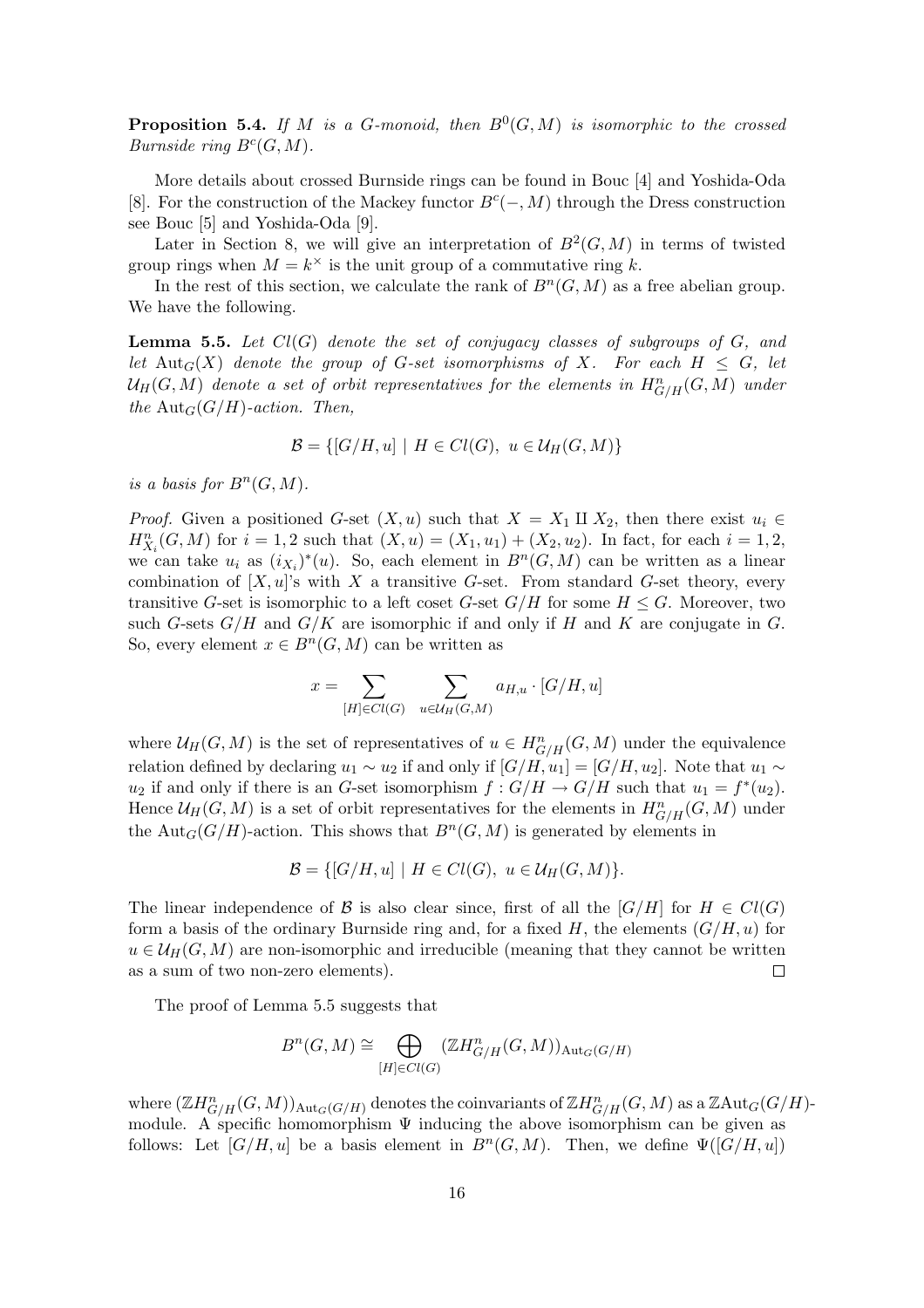as a  $Cl(G)$ -tuple whose [H]-th coordinate is the image of  $u \in \mathbb{Z}H^n_{G/H}(G,M)$  under the coinvariants epimorphism

$$
\mathbb{Z}H^n_{G/H}(G,M)\to (\mathbb{Z}H^n_{G/H}(G,M))_{\text{Aut}_G(G/H)}
$$

and whose other coordinates are zero. To distinguish linear combinations from the addition of cohomology classes, we write  $H^n_{G/H}(G, M)$  multiplicatively in the group ring  $\mathbb{Z}H_{G/H}^n(G,M)$ . Note that with this convention, then we have

$$
\Psi\Bigl( \bigl[ G/H \amalg G/H, u_1 \oplus u_2 \bigr] \Bigr)_{[H]} = u_1 + u_2
$$

and

$$
\Psi\Big([G/H,u_1+u_2]\Big)_{[H]}=u_1u_2.
$$

where  $u_1 + u_2$  denotes the addition in the group ring and  $u_1u_2$  denotes multiplication in the group ring, i.e., the group operation in the group  $H_{G/H}^n(G, M)$ .

Recall that, as a group,  $Aut_G(G/H)$  is isomorphic to  $N_G(H)/H$  where the isomorphism is given by the map  $N_G(H)/H \to \text{Aut}_G(G/H)$  defined by  $n \to f_n$ , where  $f_n(xH) =$  $xn^{-1}H$ . We denote  $N_G(H)/H$  by  $W_G(H)$  and call it the Weyl group of  $H \leq G$ . We can consider  $H^n_{G/H}(G, M)$  as a  $W_G(H)$ -set via this isomorphism.

Note that  $H^n(H, M)$  is a  $W_G(H)$ -set where the action of  $W_G(H)$  is induced by the conjugation homomorphism  $c_g^H: H^n(H, M) \to H^n(H, M)$ . We have the following:

**Lemma 5.6.** The isomorphism  $H^n_{G/H}(G,M) \cong H^n(H,M)$  given in Corollary 2.6 is an isomorphism of  $W_G(H)$ -sets.

*Proof.* Recall that  $c_g^H: H^n_{G/H}(G,M) \to H^n_{G/gH}(G,M)$  is defined as  $(f_{H,g})_*$  where  $f_{H,g}$ :  $G/H \to G/^gH$  is given by  $f_{H,g}(xH) = xg^{-1}(^gH)$ . So, the action of  $W_G(H)$  on  $H^n_{G/H}(G,M)$ induced by the isomorphism  $N_G(H)/H \to \text{Aut}_G(G/H)$  is the same as the  $W_G(H)$ -action on  $H^n_{G/H}(G,M)$  via the conjugation homomorphism  $c_{H,g}: H^n_{G/H}(G,M) \to H^n_{G/H}(G,M)$ . Since the isomorphism in Corollary 2.6 commutes with the conjugation homomorphisms, it also commutes with the  $W_G(H)$ -action.

We conclude the following:

Proposition 5.7. We have

$$
B^{n}(G, M) \cong \bigoplus_{[H] \in Cl(G)} (\mathbb{Z}H^{n}(H, M))_{W_G(H)}
$$

where the  $W_G(H)$ -action on  $H^n(H, M)$  is the usual one, induced by conjugation.

#### 6 The mark homomorphism

In this section, we will define the ghost ring and describe the mark homomorphism for cohomological Burnside rings.

Definition 6.1. The ghost ring of the cohomological Burnside ring is defined as

$$
\beta^{n}(G, M) \cong \bigoplus_{[H] \in Cl(G)} (\mathbb{Z}H^{n}(H, M))^{W_G(H)}
$$

where  $W_G(H)$  acts on  $H^n(H, M)$  by conjugation.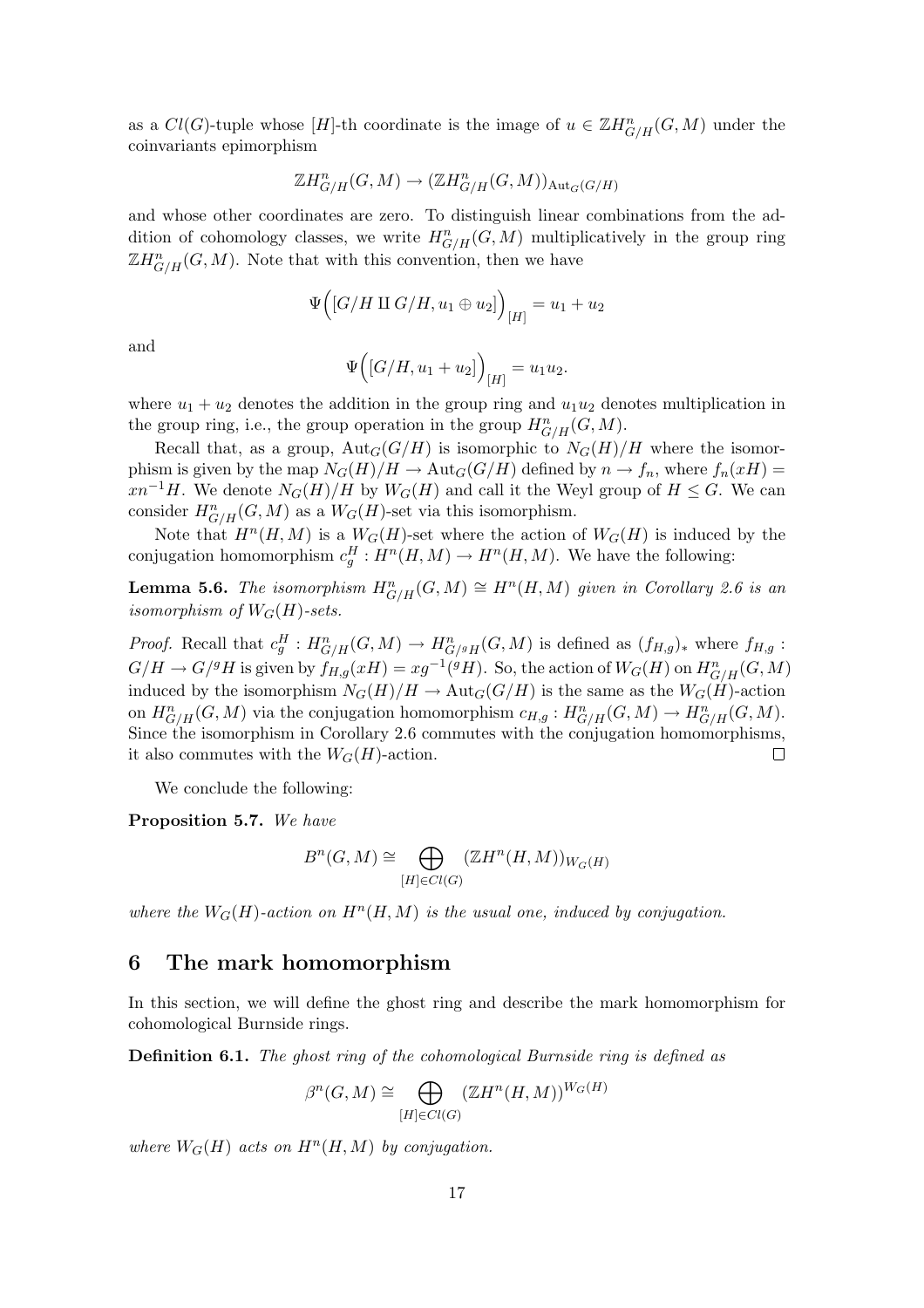Note that an alternative description for  $\beta^{n}(G, M)$  can be given by using super class functions. Recall that a *super class function* for  $G$  is a function from the set of subgroups of G to the integers  $\mathbb Z$  which is constant on the conjugacy classes of subgroups. We generalize this definition as follows.

Definition 6.2. We call a function

$$
f: \{H \mid H \le G\} \to \bigoplus_{H \le G} \mathbb{Z}H^n(H, M)
$$

a cohomological super class function if it satisfies the following two conditions: (i) The K-th coordinate of  $f(H)$  is zero if  $K \neq H$ , and (ii)  $f({}^g H) = c_g^H(f(H))$  for all  $H \leq G$ , and  $g \in G$ .

To describe the mark homomorphism for cohomological Burnside rings, we first define a family of ring homomorphisms

$$
s_H: B^n(G,M) \to \mathbb{Z}H^n(H,M)
$$

for every  $H \leq G$ .

Let  $(X, u)$  be a positioned G-set, where  $u \in H_X^n(G, M)$ . Let  $\alpha : G^n \times X \to M$  be a cocycle representing u. For each  $x \in X^H$ , the map  $\alpha_x : H^n \to M$  defined by

$$
\alpha_x(h_1,\ldots,h_n)=\alpha(h_1,\ldots,h_n;x)
$$

is a cocycle, giving a cohomology class  $[\alpha_x] \in H^n(H, M)$ .

**Lemma 6.3.**  $[\alpha_x]$  does not depend on the choice of  $\alpha$  as a representing cocycle for u.

*Proof.* Suppose  $[\alpha] = [\beta] = u \in H_X^n(G, M)$ . Then,  $\beta = \alpha + \delta\lambda$  for some map  $\lambda : G^{n-1} \times$  $X \to M$ . For any  $x \in X^H$  we have  $\beta_x = \alpha_x + (\delta \lambda)_x = \alpha_x + \delta(\lambda_x)$ , where  $\lambda_x : H^{n-1} \to M$ is defined by  $\lambda_x(h_1,\ldots,h_{n-1}) = \lambda(h_1,\ldots,h_{n-1};x)$ . Hence  $[\alpha_x] = [\beta_x]$ .  $\Box$ 

The above lemma shows that we can denote  $[\alpha_x]$  simply by  $u_x$  since it only depends on u. We define  $s_H([X, u]) \in \mathbb{Z}H^n(H, M)$  as the linear combination

$$
s_H([X, u]) = \sum_{x \in X^H} u_x.
$$

**Lemma 6.4.** The map  $s_H$  is a ring homomorphism.

*Proof.* Let  $[X, u], [Y, v] \in B<sup>n</sup>(G, M)$ . By definition,

$$
s_H([X, u] \cdot [Y, v]) = s_H([X \times Y, u \otimes v]) = \sum_{(x, y) \in (X \times Y)^H} (u \otimes v)_{(x, y)},
$$

and

$$
s_H([X,u]) \cdot s_H([Y,v]) = \left(\sum_{x \in X^H} u_x\right) \left(\sum_{y \in Y^H} v_y\right) = \sum_{(x,y) \in (X \times Y)^H} u_x \otimes v_y.
$$

Let  $u = [\alpha]$  and  $v = [\gamma]$ , then

$$
(\alpha \otimes \gamma)_{(x,y)}(h_1, \dots, h_n) = \alpha(h_1, \dots, h_n; x) + \gamma(h_1, \dots, h_n; y) = (\alpha_x \otimes \gamma_y)(h_1, \dots, h_n).
$$
  
Hence  $u_x \otimes v_y = (u \otimes v)_{(x,y)}$ , concluding the proof.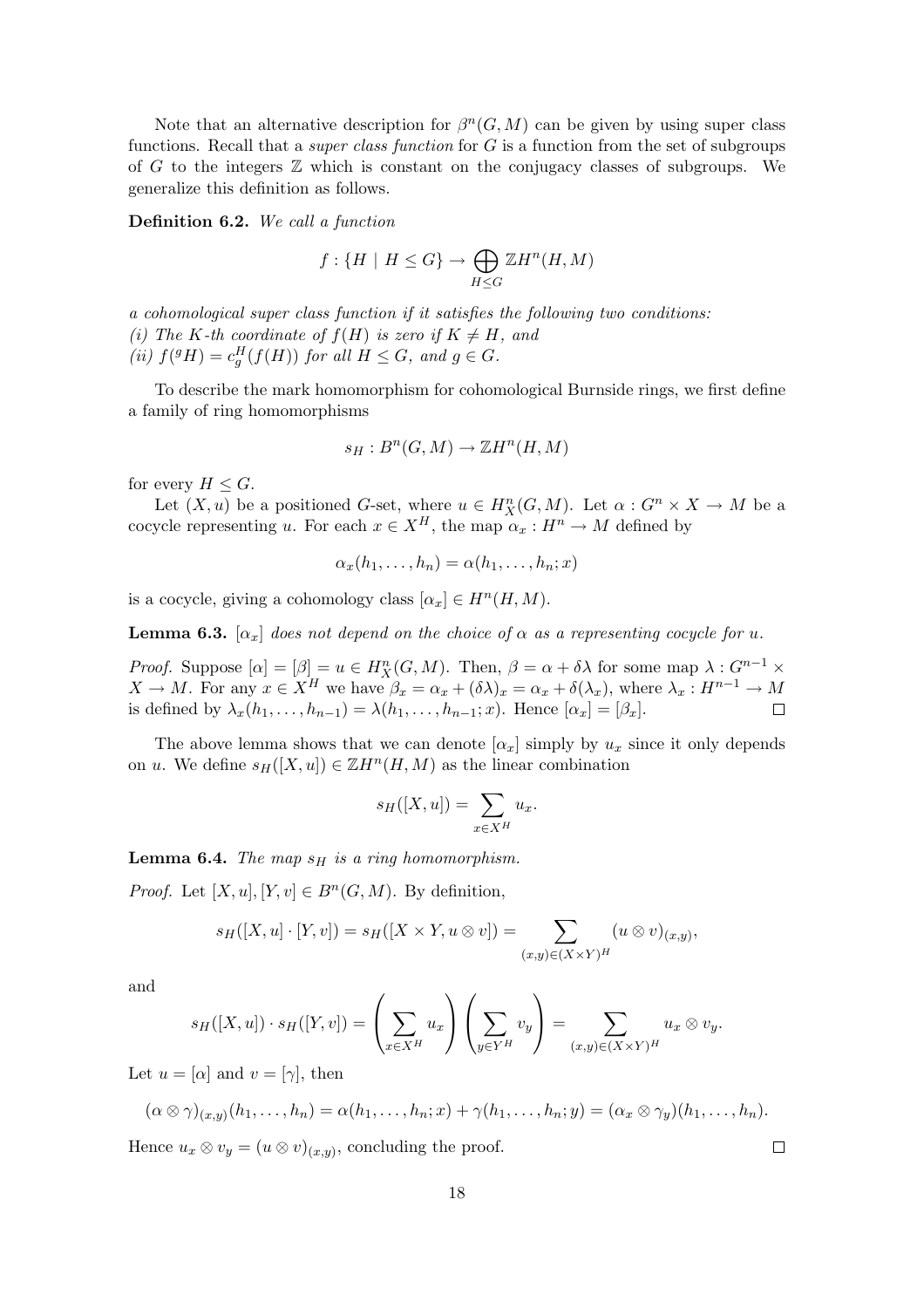We also have the following:

**Lemma 6.5.** For every  $H \leq G$  and  $g \in G$ , and for  $[X, u] \in B^n(G, M)$ , we have

$$
s_{^gH}([X, u]) = c_g^H\big(s_H([X, u])\big).
$$

*Proof.* Recall that there is a bijection between  $X^H$  and  $X^{gH}$  given by  $x \to gx$ . So,

$$
s_{^gH}([X, u]) = \sum_{y \in X^{^gH}} u_y = \sum_{x \in X^H} u_{gx}.
$$

It is easy to see that  $u_{gx} \in H^n({}^g H, M)$  is the same as  $c_g^H(u_x)$ .

Now, we are ready to define the mark homomorphism.

Definition 6.6. The mark homomorphism

$$
\varphi: B^n(G, M) \to \beta^n(G, M)
$$

is defined as the group homomorphism which takes  $[X, u]$  to a cohomological class function  $f_{[X,u]}$  where

$$
f_{[X,u]}(H) = s_H([X,u]) \in \mathbb{Z}H^n(H,M).
$$

Note that the mark homomorphism is a ring homomorphism, since  $s_H$  is a ring homomorphism for all  $H \leq G$ .

### 7 The fundamental theorem for  $B^n(G, M)$

The main purpose of this section is to prove the fundamental theorem for the cohomological Burnside rings. By the fundamental theorem we mean a theorem which explains the kernel and cokernel of the mark homomorphism of the cohomological Burnside ring. We first show that the mark homomorphism is injective.

Lemma 7.1. The mark homomorphism

$$
\varphi: B^n(G, M) \to \beta^n(G, M)
$$

is an injective ring homomorphism.

Proof. Note that

$$
s_K([G/H, u]) = \sum_{gH \in (G/H)^K} u_{gH} = \sum_{gH \in G/H, K \leq gH} \text{res}^{gH}_K c_g^H u
$$

is zero if  $K$  is not conjugate to a subgroup of  $H$ . We can write the mark homomorphism  $\varphi$  as a family of homomorphisms  $\{\varphi_{K,H} \mid [K], [H] \in Cl(G) \}$  where

$$
\varphi_{K,H}: (\mathbb{Z}H^n(H,M))_{W_G(H)} \to (\mathbb{Z}H^n(K,M))^{W_G(K)}
$$

is the restriction to corresponding summands. Ordering the conjugacy classes of subgroups in a way that the order respects inclusions, i.e., if  $K$  is conjugate to a subgroup of  $H$ , then  $[K] \leq [H]$ , it is easy to see from the above calculation that  $\varphi_{K,H} = 0$  if  $[H] < [K]$ . Hence  $\varphi$  is (upper) triangular if expressed as a matrix of homomorphisms. To show that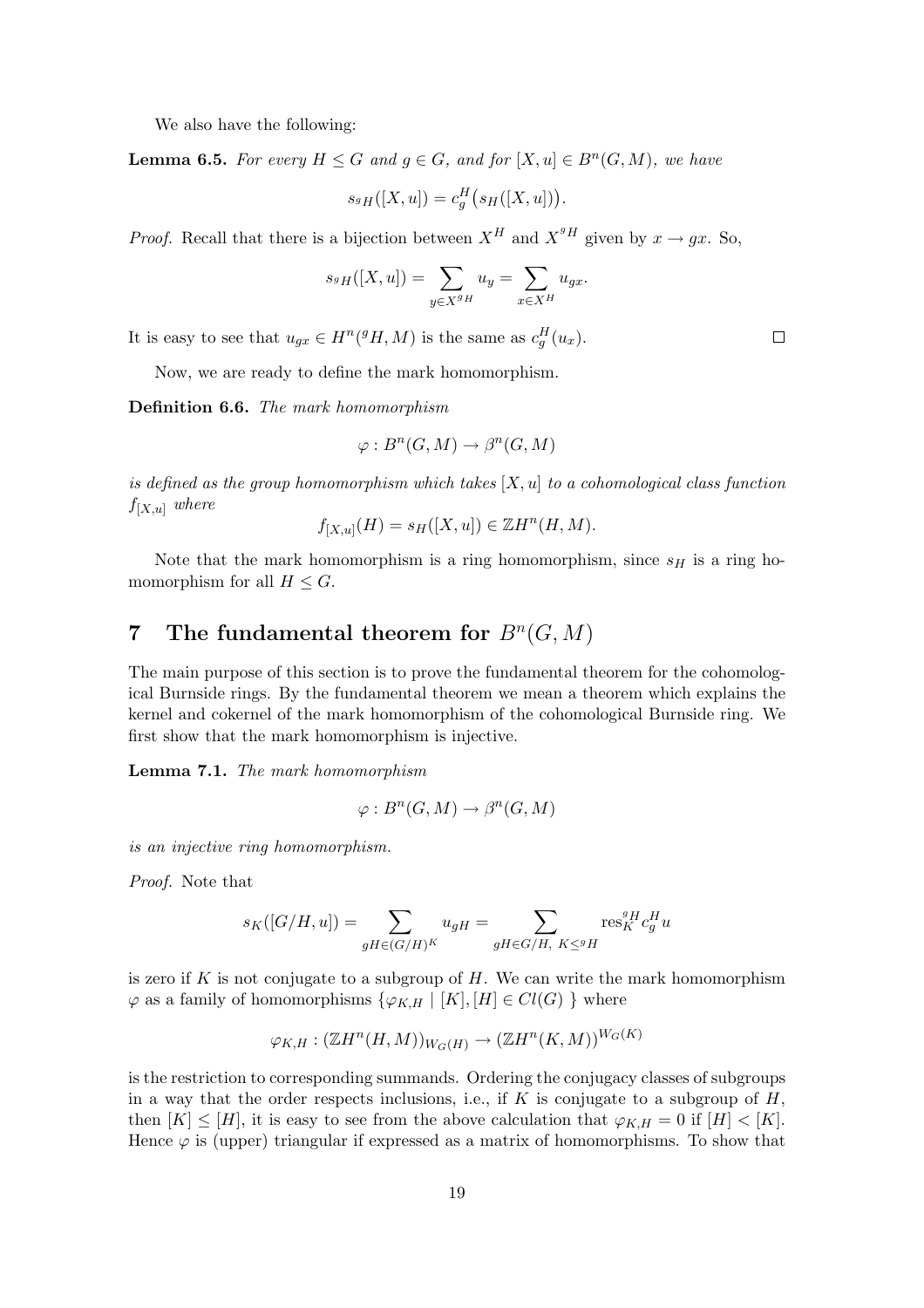it is injective it is enough to prove that it is injective on the diagonal, i.e., we need to show

$$
\varphi_{H,H}: (\mathbb{Z}H^n(H,M))_{W_G(H)} \to (\mathbb{Z}H^n(H,M))^{W_G(H)}
$$

is injective for all  $[H] \in Cl(G)$ . For some  $u \in H^n(H, M)$ , we have

$$
\varphi_{H,H}(u) = s_H([G/H, u]) = \sum_{gH \in N_G(H)/H} c_g^H(u) = Tr_1^{W_G(H)} u
$$

where  $W_G(H) = N_G(H)/H$  as before, and  $Tr_1^{W_G(H)}$  is the usual trace map in represenwhere  $W_G(H) = N_G(H)/H$  as before, and  $T_1$  is the usual trace map in representation theory, defined by  $Tr_1^W(x) = \sum_{w \in W} wx$ . By standard homological algebra arguments, the kernel of the trace map is equal to the  $(-1)$ -th Tate cohomology of  $\mathbb{Z}H^n(H,M)$ as a  $W_G(H)$ -module. Hence the kernel of  $\varphi_{H,H}$  is equal to  $\widehat{H}^{-1}(W_G(H), \mathbb{Z}H^n(H, M))$  for all  $[H] \in Cl(G)$ . Note that as a  $\mathbb{Z}W_G(H)$ -module,  $\mathbb{Z}H^n(H,M)$  is a permutation module isomorphic to  $\overline{a}$ 

$$
\bigoplus_{u \in H^n(H,M)/W_G(H)} \mathbb{Z} \uparrow_{W_G(H,u)}^{W_G(H)}
$$

where u runs through a set of orbit representatives of the  $W_G(H)$ -action on the set  $H^n(G, H)$  and  $W_G(H, u)$  denotes the stabilizer of u in  $W_G(H)$ . So, we have

$$
\widehat{H}^{-1}(W_G(H), \mathbb{Z}H^n(H, M)) \cong \bigoplus_u \widehat{H}^{-1}(W_G(H), \mathbb{Z} \upharpoonright_{W_G(H, u)}^{W_G(H)})
$$

$$
\cong \bigoplus_u \widehat{H}^{-1}(W_G(H, u), \mathbb{Z}) = 0.
$$

The last equality follows from the fact that the trace map on the trivial module  $\mathbb Z$  is equal to the map defined by multiplication by the order of the group, and over  $\mathbb Z$  this is an injective map. This completes the proof of injectivity of the mark homomorphism.  $\Box$ 

In the case of Burnside rings, the mark homomorphism has the same cokernel as the In the case of Burnside rings, the mark homomorphism has the same cokerner as the diagonal homomorphism  $\bigoplus_{[H]\in Cl(G)} \varphi_{H,H}$ . In that case the cokernel is a direct sum of the form  $\overline{a}$ 

$$
\bigoplus_{[H]\in Cl(G)}\mathbb{Z}/|W_G(H)|\mathbb{Z}
$$

which is equal to the 0-th Tate cohomology group  $\widehat{H}^0(W_G(H), \mathbb{Z})$ . This group is usually denoted by  $\mathrm{Obs}(G)$  since it is the group of obstructions for an element in the ghost ring to come from an element in the Burnside ring. Analogous to the usual Burnside ring case, we define the following :

**Definition 7.2.** The Obstruction group for the cohomological Burnside ring of degree n is defined as the group

$$
\mathrm{Obs}^n(G, M) = \bigoplus_{[H] \in Cl(G)} \widehat{H}^0(W_G(H), \mathbb{Z}H^n(H, M)).
$$

Now, we will define a map

$$
\psi: \beta^n(G, M) \to \mathrm{Obs}^n(G, M)
$$

which will appear in the fundamental theorem. First we define a function  $\eta : \beta^n(G, M) \to$  $\beta^{n}(G, M)$  such that for all  $K \leq G$ 

$$
\eta(f)(K) = \sum_{K \le L} \mu(K, L) \text{res}_K^L f(L)
$$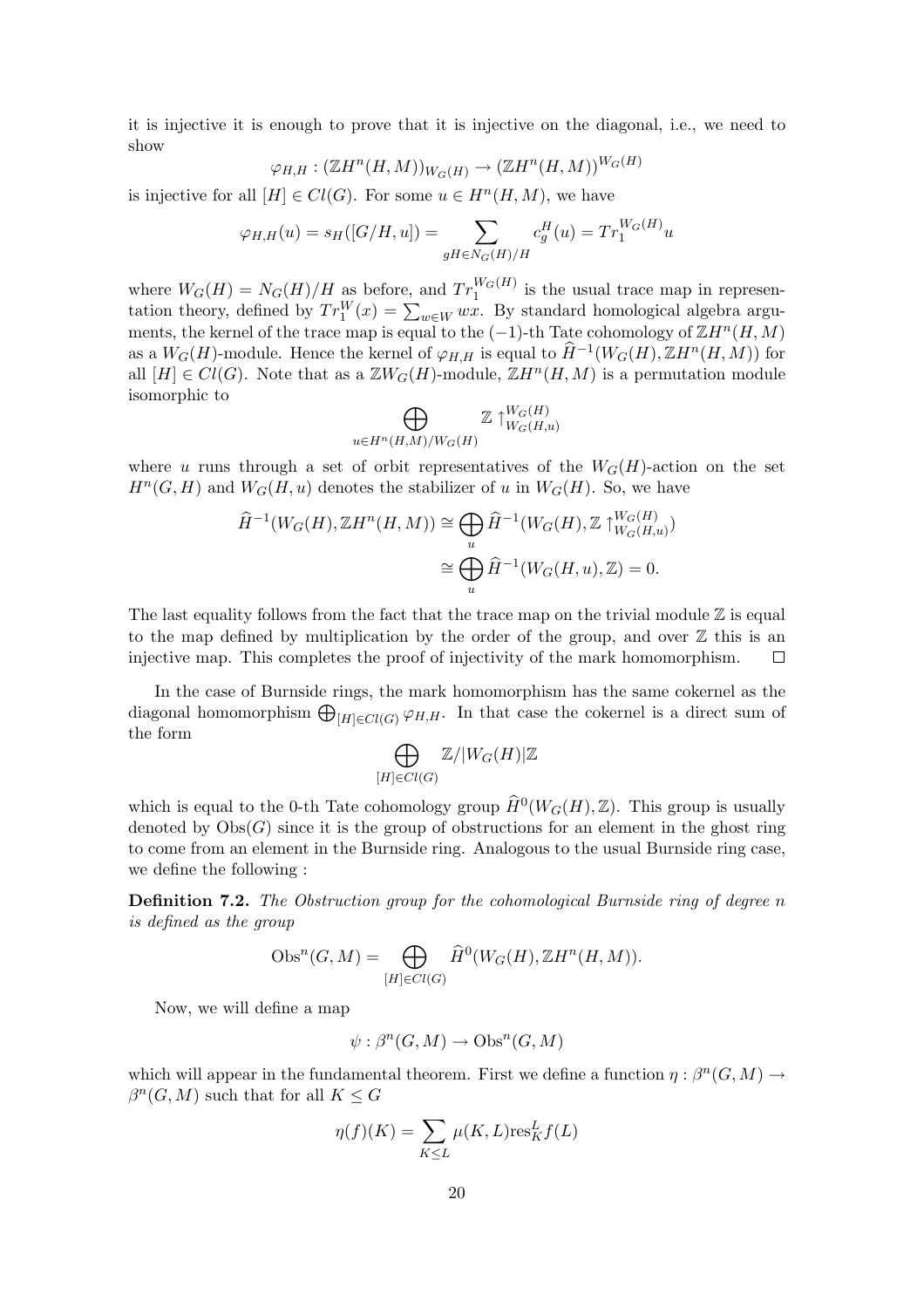where  $\mu(K, L)$  denotes the Möbius function on the poset of subgroups of G. Note that  $\eta(f)$  defines a cohomological super class function. To see this, observe that condition (i) in Definition 6.2 holds trivially, and condition  $(ii)$  follows from the following calculation.

$$
\eta(f)(^g K) = \sum_{g_K \le L} \mu(^g K, L) \text{res}_{g_K}^L f(L) = \sum_{K \le L^g} \mu(K, L^g) \text{res}_{g_K}^L f(L)
$$
  
= 
$$
\sum_{K \le J} \mu(K, J) \text{res}_{g_K}^{g J} f({}^g J) = \sum_{K \le J} \mu(K, J) \text{res}_{g_K}^{g J} c_g^J f(J)
$$
  
= 
$$
c_g^K \Big( \sum_{K \le J} \mu(K, J) \text{res}_K^J f(J) \Big) = c_g^K (\eta(f)(K)).
$$

Note that

$$
\beta^{n}(G, M) = \sum_{[H] \in Cl(G)} (\mathbb{Z}H^{n}(H, M))^{W_G(H)}.
$$

Hence we can define a surjective map  $\pi : \beta^{n}(G, M) \to \mathrm{Obs}^{n}(G, M)$  as the projection onto the cokernel of the trace map on the each  $[H]$ -component. We define

$$
\psi: \beta^n(G, M) \to \text{Obs}^n(G, M)
$$

as the composition  $\pi \circ \eta$ . We have the following:

**Theorem 7.3** (Fundamental Theorem). Let G be a finite group, let M be a  $\mathbb{Z}G$ -module, and let n be a non-negative integer. Then the following sequence of abelian groups is exact

$$
0 \to B^{n}(G, M) \xrightarrow{\varphi} \beta^{n}(G, M) \xrightarrow{\psi} \text{Obs}^{n}(G, M) \to 0,
$$

where  $\varphi$  is the mark homomorphism, and the [K]-th component of  $\psi$  is defined by

$$
\psi_K(f) = \sum_{K \le L} \mu(K, L) \text{res}_K^L f(L)
$$

modulo the image of the trace map  $Tr_1^{W_G(K)}$ .

*Proof.* We have already shown that  $\varphi$  is injective. Since  $\eta$  can be represented as an upper triangular matrix of homomorphisms with diagonal entries equal to the identity homomorphism, clearly  $\psi$  is surjective. So, the theorem follows from the following statement: The composition  $\eta \circ \varphi : B^n(G, M) \to \beta^n(G, M)$  is a diagonal matrix with the diagonal entry at  $[H]$  equal to the trace map  $Tr_1^{W_G(H)}$ . To prove this statement we calculate:

$$
(\eta \circ \varphi)([G/H, u])(K) = \sum_{K \le L} \mu(K, L) \text{res}_{K}^{L} s_{L}([G/H, u])
$$
  
\n
$$
= \sum_{K \le L} \mu(K, L) \sum_{gH \in G/H, L \le gH} \text{res}_{K}^{gH} c_{g}^{H}(u)
$$
  
\n
$$
= \sum_{gH \in G/H} \text{res}_{K}^{gH} c_{g}^{H}(u) \sum_{K \le L \le gH} \mu(K, L)
$$
  
\n
$$
= \sum_{gH \in G/H} \text{res}_{K}^{gH} c_{g}^{H}(u) \delta_{gH,K}.
$$

So, the sum is zero unless  $H$  and  $K$  are conjugate to each other. In the case that  $H$ and K are conjugate to each other, we can assume that  $H = K$  in the above formula by replacing K with a conjugate if necessary. Putting  $K = H$  in the last formula, we get

$$
\sum_{gH \in G/H} \operatorname{res}_{H}^{gH} c_g^H(u) \delta_{gH,H} = \sum_{gH \in N_G(H)/H} c_g^H(u) = Tr_1^{W_G(H)}(u)
$$

This completes the proof of the fundamental Theorem.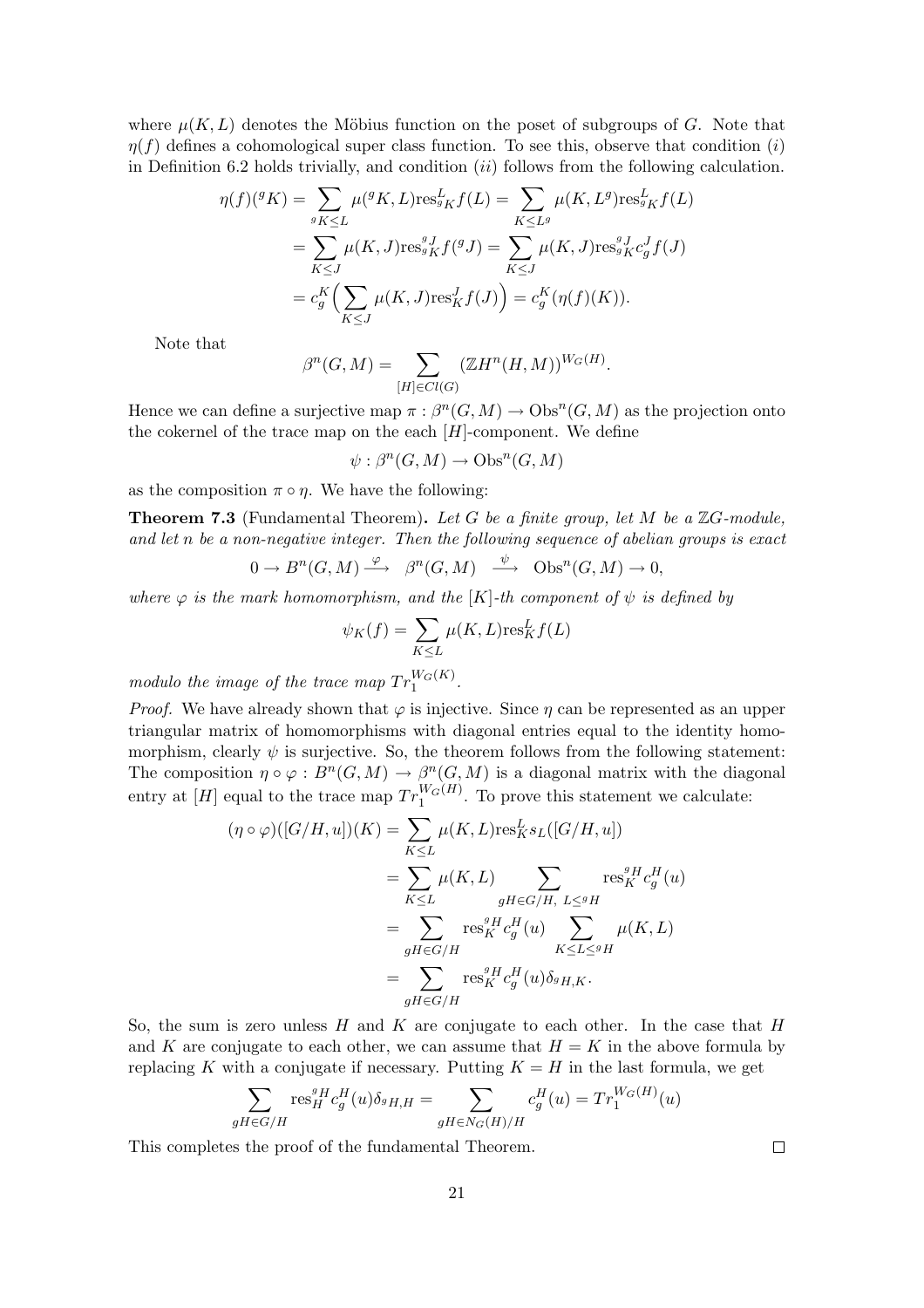Now, we calculate the obstruction group. Since  $\mathbb{Z}H^n(H,M)$  is a permutation module isomorphic to  $\overline{a}$ 

$$
\bigoplus_{u \in H^n(H,M)/W_G(H)} \mathbb{Z} \uparrow_{W_G(H,u)}^{W_G(H)},
$$

we have

$$
\mathrm{Obs}^n(G, M) = \widehat{H}^0(W_G(H), \mathbb{Z}H^n(H, M)) \cong \bigoplus_u \widehat{H}^0(W_G(H), \mathbb{Z} \upharpoonright_{W_G(H, u)}^{W_G(H)})
$$

$$
\cong \bigoplus_u \widehat{H}^0(W_G(H, u), \mathbb{Z}) \cong \bigoplus_u \mathbb{Z}/|W_G(H, u)|\mathbb{Z}
$$

where the second isomorphism is the Eckmann-Shapiro isomorphism. Note that  $W_G(H, u)$  =  $N_G(H, u)/H$ , so we conclude the following result.

Proposition 7.4. We have

$$
\mathrm{Obs}^n(G, M)) \cong \bigoplus_{[G/H, u]} \mathbb{Z}/|N_G(H, u): H|\mathbb{Z}|
$$

where the sum is taken over the isomorphism classes of positioned G-sets with transitive G-sets.

Using this, one can easily see that the obstruction groups  $\text{Obs}^n(G, M)$  for  $n = 0$  and  $n = 1$  give the obstruction groups for the crossed Burnside ring  $B<sup>c</sup>(G, M)$  (see Corollary 5.3 in [8]), and the monomial Burnside ring (see Corollary 2.8 in [3]).

In [3], Boltje proves several fundamental theorems for the mark homomorphism  $\varphi$ :  $A_{+}(H) \rightarrow A^{+}(H)$  from lower plus constructions to upper plus constructions (see [3] for the definition of lower and upper plus constructions). The obstruction group calculation we gave above shows that our fundamental theorem and the one given in [3] are related to each other. This relation is a consequence of the following observation.

**Proposition 7.5.** Let  $A(H)$  denote the restriction functor  $H \to \mathbb{Z}H^n(H,M)$ . Then,  $B^n(G, M) \cong A_+(G)$  and  $\beta^n(G, M) \cong A^+(G)$  as abelian groups.

*Proof.* The lower plus construction  $A_+(G)$  is defined as

$$
\Bigl(\bigoplus_{H\leq G}{\Bbb Z}H^n(H,M)\Bigr)_G
$$

where the G-action is by conjugation. So, it is easy to see that as abelian groups  $A_{+}(G)$ and

$$
B^n(G, M) = \bigoplus_{[H] \in Cl(G)} \mathbb{Z}H^n(H, M)_{W_G(H)}
$$

are isomorphic. Similarly, the upper plus construction  $A^+(G)$  is defined as

$$
\Bigl(\bigoplus_{H\leq G} \mathbb{Z} H^n(H,M)\Bigr)^G
$$

where the G action is by conjugation. So, it is easy to see that as an abelian group  $A^+(G)$ is isomorphic to  $\beta^{n}(G, M)$ .  $\Box$ 

One can also show that there is even an isomorphism of Mackey functors once the Mackey functor structure for  $B^n(G, M)$  and  $\beta^n(G, M)$  are defined in an appropriate way.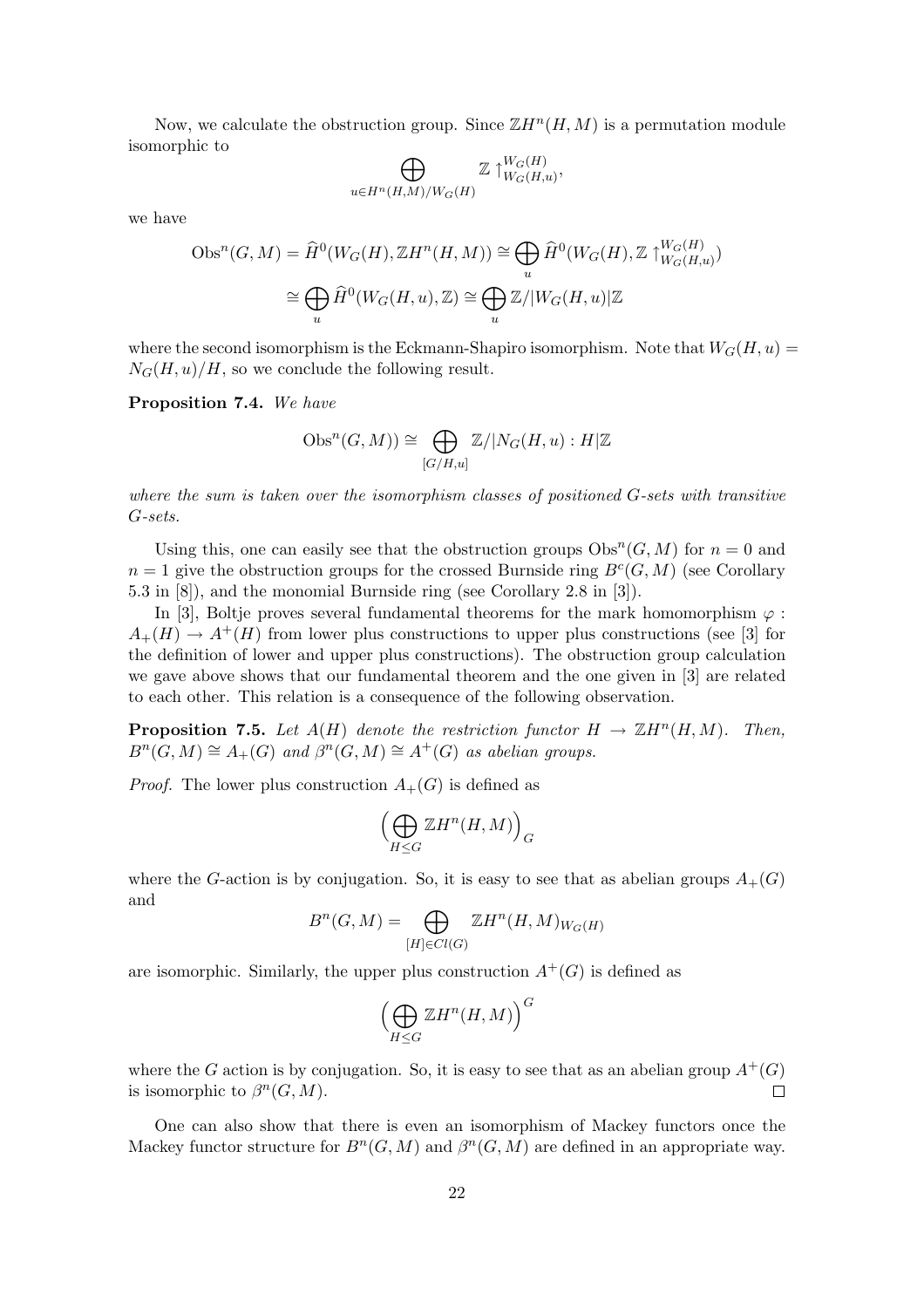**Remark 7.6.** Under the identification given in Proposition 7.5, the map  $\psi$  in Theorem 7.3 is precisely the map  $\pi$  used in Proposition 2.4 of [3]. This means that Lemma 7.1 and Theorem 7.3 can also be deduced from the interpretation of  $B<sup>n</sup>(G, M)$  given in Proposition 7.5 and the results in Section 1.4 and Proposition 2.4 of [3].

#### 8 Twisted group algebras

Let G be a finite group, let X be a finite G-set, and let  $k$  be any commutative ring. In this final section, we give an interpretation of  $B^2(G, k^{\times})$ .

Let R be a commutative ring with a  $G$ -action, then it is well known that each cohomology class  $[\alpha] \in H^2(G, R^{\times})$  corresponds to an equivalence class of twisted group rings  $R_{\alpha}G$ , where  $R_{\alpha}G$  has as R-basis the elements  $\overline{g}$ , for  $g \in G$ , and multiplication is given by

$$
r_1\overline{g}_1 \cdot r_2\overline{g}_2 := \alpha(g_1, g_2)r_1({}^{g_1}r_2)\overline{g_1g_2}
$$

for  $r_1, r_2 \in R$  and  $g_1, g_2 \in G$ . Here two twisted group algebras are called equivalent, if they are isomorphic as G-graded R-algebras.

Now let  $[\alpha] \in H_X^2(G, k^\times)$  for a finite G-set X. Via the isomorphism

$$
H_X^2(G, k^\times) \cong H^2(G, \operatorname{Map}(X, k^\times))
$$

we can view  $\alpha$  as a map  $G \times G \to \text{Map}(X, k^{\times})$ , where  $\text{Map}(X, k^{\times})$  is viewed as a  $\mathbb{Z}G$ module with  $g \in G$  acting on  $a \in \text{Map}(X, k^{\times})$  by  $({}^ga)(x) = a(g^{-1}x)$ , for  $x \in X$ . We can define multiplication in Map(X, k) pointwise, that is  $(ab)(x) = a(x)b(x)$  for  $a, b \in$  $\text{Map}(X, k)$  and  $x \in X$ . Then, for  $R = \text{Map}(X, k)$ , the twisted group algebra  $R_{\alpha}G$  is defined. To simplify notation, we will write  $k_{\alpha}G$  for this algebra, the dependence on X being implicit in  $\alpha$ . Then  $\sim$ 

$$
k_{\alpha}G = \bigoplus_{g \in G} \text{Map}(X, k)\overline{g}.
$$

We will write just g for the element  $\overline{g} \in k_{\alpha}G$ . The multiplication in  $k_{\alpha}G$  is given by

$$
a_1g_1 \cdot a_2g_2 = \alpha(g_1, g_2)a_1(^{g_1}a_2)(g_1g_2)
$$

for  $a_1, a_2 \in \text{Map}(X, k)$  and  $g_1, g_2 \in G$ . Then  $k_\alpha G$  is a k-algebra with identity  $1_k \cdot 1_G$ , where  $1_k$  is the constant map with value  $1 \in k$ . It is clear that  $k_\alpha G$  is associative, by the aforementioned general theory of twisted group rings.

An explicit k-basis for  $k_{\alpha}G$  is given by the set  $\{ (x, g) | x \in X, g \in G \}$ , where  $(x, g)$ represents  $a_x g$  with  $a_x \in \text{Map}(X, k)$  defined by  $a_x(y) = \delta_{x,y}$ , for  $y \in X$ . Multiplication of two basis elements is then given by  $(x, g) \cdot (y, h) = 0$ , unless  $x = gy$ , and in this case  $(gy, g) \cdot (y, h) = \alpha(g, h; gy)(gy, gh)$ , now viewing  $\alpha$  again as a map  $G \times G \times X \to k^{\times}$ . In  $(gy, g) \cdot (y, n) = \alpha(g, n; gy)(gy, gn)$ , now viewing  $\alpha$  again as a map  $G \times C$ <br>terms of the basis, the identity element in  $k_{\alpha}G$  is given by  $\sum_{x \in X}(x, 1_G)$ .

Now assume that  $X = G/H$  for a subgroup H of G. By Corollary 2.6, we have an isomorphism

$$
H^2_{G/H}(G,k^{\times}) \to H^2(H,k^{\times}), \quad \alpha \mapsto \hat{\alpha},
$$

so one can expect a relationship between  $k_{\alpha}G$  and the twisted group algebra  $k_{\hat{\alpha}}H$ .

**Proposition 8.1.** The k-algebras  $k_{\alpha}G$  and  $k_{\hat{\alpha}}H$  are Morita equivalent.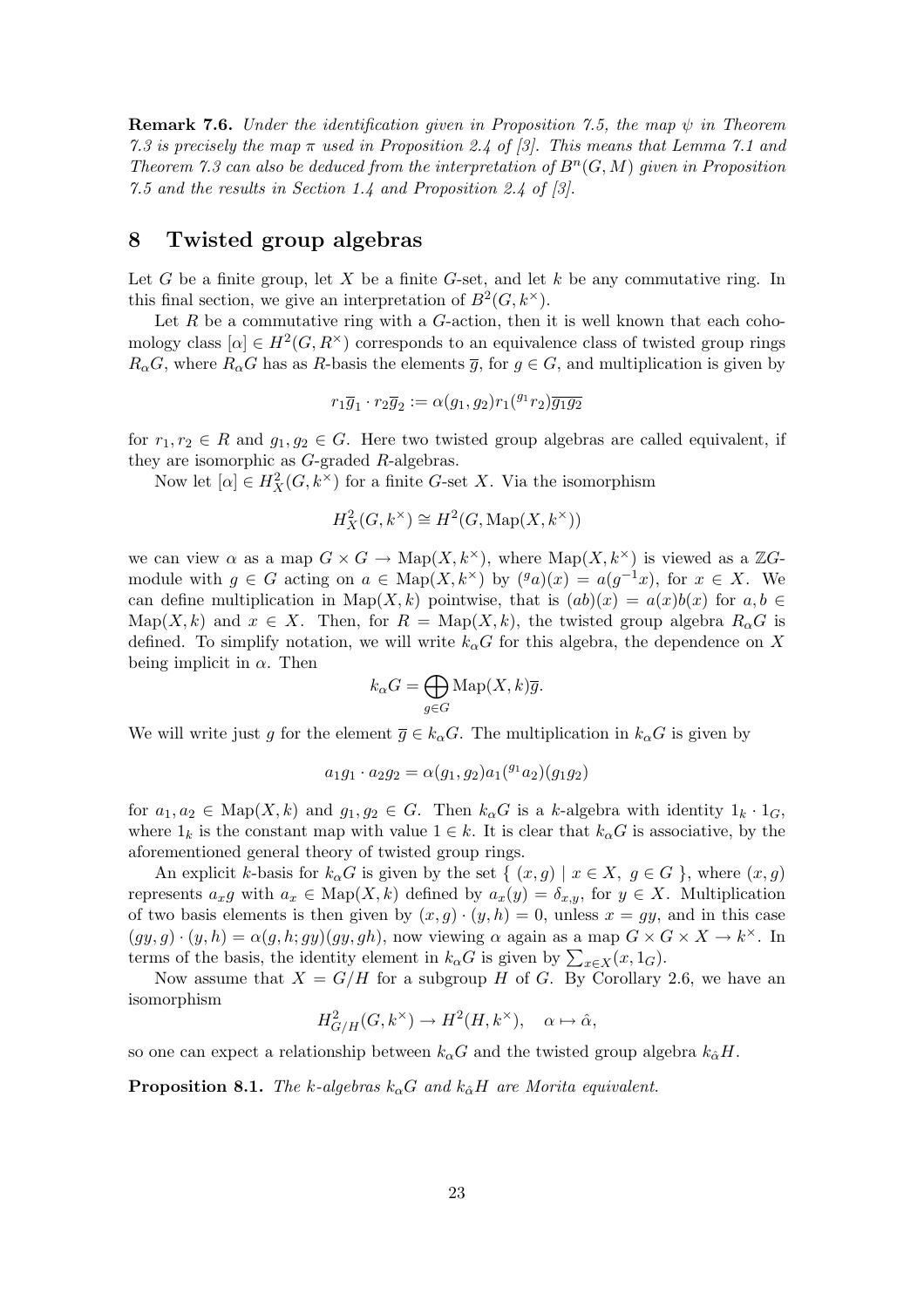*Proof.* Let A be a k-algebra, and let  $e \in A$  be an idempotent. By Theorem 9.9 in [10], the algebras A and  $eAe$  are Morita equivalent, if and only if the two-sided ideal  $AeA$  equals A. In our situation, observe that  $k_{\hat{\alpha}}H$  is isomorphic to the subalgebra B of  $A = k_{\alpha}G$ with basis those pairs  $(x, g)$  with  $g \in H$  and  $x = H$  being the trivial coset. The identity in this subalgebra is the idempotent  $e = (H, 1)$ , so that  $B = eAe$ . By the above, we only need to show that  $A = AeA$ . So let  $(xH, g)$  denote an arbitrary basis element of A, with  $q, x \in G$ . One calculates easily that

$$
(xH, g) = \alpha(x, 1; xH)^{-1} \alpha(x, x^{-1}g; xH)^{-1}(xH, x)(H, 1)(H, x^{-1}g),
$$
  

$$
H, g) \in AeA.
$$

so that  $(xH, g) \in AeA$ .

We can now view  $B^2(G, k^{\times})$  as the Grothendieck group of a category  $Tw(G)$ , defined as follows. The objects are  $k_{\alpha}G$  for cocyles  $\alpha: G \times G \times X \to k^{\times}$  and G-sets X. Morphisms  $f: k_{\alpha}G \to k_{\beta}G$  are induced by G-set maps  $f_0: Y \to X$  satisfying  $(f_0)^*[\alpha] = [\beta]$ . Any such G-set map gives rise to a ring homomorphism

$$
f_1: \text{Map}(X, k) \to \text{Map}(Y, k), \ a \mapsto a \circ f_0,
$$

which in turn induces a  $G$ -graded  $k$ -algebra homomorphism

$$
f: k_{\alpha}G \to k_{\beta}G, \ ag \mapsto f_1(a)g.
$$

Then  $k_{\alpha}G$  and  $k_{\beta}G$  are isomorphic in  $Tw(G)$  if and only if  $[X,[\alpha]] = [Y,[\beta]]$  in  $B^2(G, k^{\times})$ . Direct sums in  $Tw(G)$  are defined as

$$
k_{\alpha}G \oplus_{Tw} k_{\beta}G = k_{\alpha \oplus \beta}G.
$$

Note that  $k_{\alpha}G \oplus_{Tw} k_{\beta}G$  is isomorphic to the direct sum of  $k_{\alpha}G$  and  $k_{\beta}G$  as algebras (with componentwise addition and multiplication) and also that the Morita equivalence in Proposition 8.1 respects direct sums.

The multiplication in  $B^2(G, k^{\times})$  corresponds to a product in  $Tw(G)$ , defined by

$$
k_{\alpha}G \otimes_{Tw} k_{\beta}G = k_{\alpha \otimes \beta}G,
$$

but this algebra is not isomorphic to the k-tensor product of the two algebras. In fact,  $k_{\alpha}G \otimes_{Tw} k_{\beta}G$  is isomorphic to a diagonal subalgebra of  $k_{\alpha}G \otimes_k k_{\beta}G$ , that is

$$
k_{\alpha}G \otimes_{Tw} k_{\beta}G \cong \left\{ \sum_{g \in G} a_g g \otimes b_g g \in k_{\alpha}G \otimes k_{\beta}G \mid a_g \in \mathrm{Map}(X,k), b_g \in \mathrm{Map}(Y,k) \right\}
$$

as G-graded algebras, the latter being equipped with componentwise addition and multiplication.

Acknowledgments: Most of this article was written during three research visits of the first author to Bilkent University. He wants to express his gratitude for the hospitality he received during these visits. We also want to thank the referee for a careful reading of the manuscript and for many helpful comments.